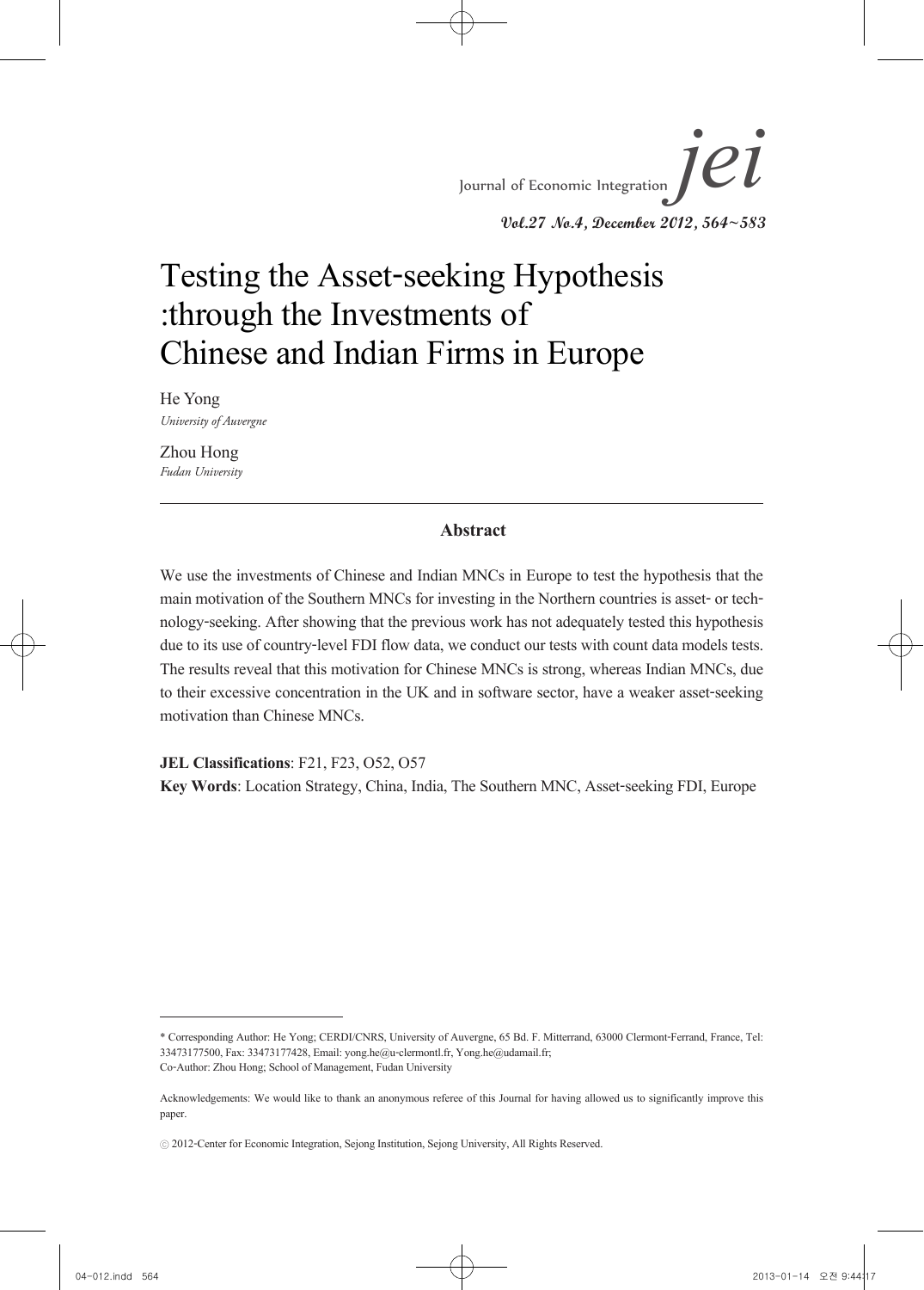# **I. Introduction**

The foreign direct investments (FDI) from less developed countries, also called the "Third World FDI" or FDI from emerging markets, have attracted the attention of researchers (UNC- TAD, 2006; Goldstein, 2007; Sauvant *et al*., 2010). This paper concentrates on the outward FDI of Chinese and Indian multinational companies (MNC) in Europe. We begin with some descriptive statistics on Chinese and Indian outward FDI.

| Year                | 2003    | 2004   | 2005    | 2006     | 2007    | 2008     | 2009    | 2010    | Accumulated |
|---------------------|---------|--------|---------|----------|---------|----------|---------|---------|-------------|
| Europe              | 145     | 157.2  | 395.5   | 597.7    | 1540.4  | 875.8    | 3352.7  | 6760.2  | 13824.5     |
| Growth rate         |         | 8.4%   | 151.6%  | 51.1%    | 157.7%  | $-43.1%$ | 282.8%  | 101.6%  |             |
| North America       | 57.8    | 126.5  | 320.8   | 258.1    | 1125.7  | 364.2    | 1521.9  | 2621.4  | 6396.4      |
| Growth rate         |         | 118.9% | 153.6%  | $-19.5%$ | 336.1%  | $-67.6%$ | 317.9%  | 72.3%   |             |
| World               | 2844.7  | 5498   | 12261.2 | 17634    | 26506.1 | 55907.2  | 56529   | 68811.3 | 245991.     |
| Growth rate         |         | 93.3%  | 123.0%  | 43.8%    | 50.3%   | 110.9%   | $1.1\%$ | 21.7%   |             |
| The share of Europe | $5.1\%$ | 2.9%   | $3.2\%$ | $3.4\%$  | 5.8%    | 1.6%     | 5.9%    | 9.8%    | 5.6%        |

**Table 1. China's outward FDI** 

(Source) Ministry of Commerce of China, 2009 Statistical bulletin of China's outward foreign direct invest- ment; and 2010 Statistical bulletin of China's outward foreign direct investment.

China's outward FDI is concentrated in Asia. Table 1 shows that although the accumulated share of Europe in China's total FDI is less than 6%, the trend is growing. China's average growth rates of outward FDI in Europe and in North America were visibly higher than its aver- age global FDI growth.

|                     |       |          |          |          |          |        |        |        | (million USD) |
|---------------------|-------|----------|----------|----------|----------|--------|--------|--------|---------------|
| Year                | 2000  | 2001     | 2002     | 2003     | 2004     | 2005   | 2006   | 2007   | Accumulated   |
| Western Europe      | 437.3 | 11       | 26.5     | 427.6    | 175.9    | 1237   | 3131   | 17573  | 23019.3       |
| Growth rate         |       | $-97.5%$ | 140.9%   | 1513.6%  | $-58.9%$ | 603.2% | 153.1% | 461.3% |               |
| North America       | 437.2 | 109.8    | 52.25    | 124.58   | 539.3    | 896.6  | 2670.6 | 12714  | 17544.3       |
| Growth rate         |       | $-74.9%$ | $-52.4%$ | 138.4%   | 332.9%   | 66.3%  | 197.9% | 376.1% |               |
| World               | 896   | 188      | 2536     | 649      | 2787     | 3564   | 7658   | 32858  | 51136         |
| Growth rate         |       | $-79.0%$ | 1248.9%  | $-74.4%$ | 329.4%   | 27.9%  | 114.9% | 329.1% |               |
| The share of Europe | 48.8% | 5.9%     | 1.0%     | 65.9%    | 6.3%     | 34.7%  | 40.9%  | 53.5%  | 45.0%         |

| Table 2. India's overseas acquisitions |  |  |
|----------------------------------------|--|--|
|----------------------------------------|--|--|

(Source) Pradhan (2007).

Table 2 shows that unlike China in most years, India's FDI is concentrated in Western Eu-

565

**(million of USD)**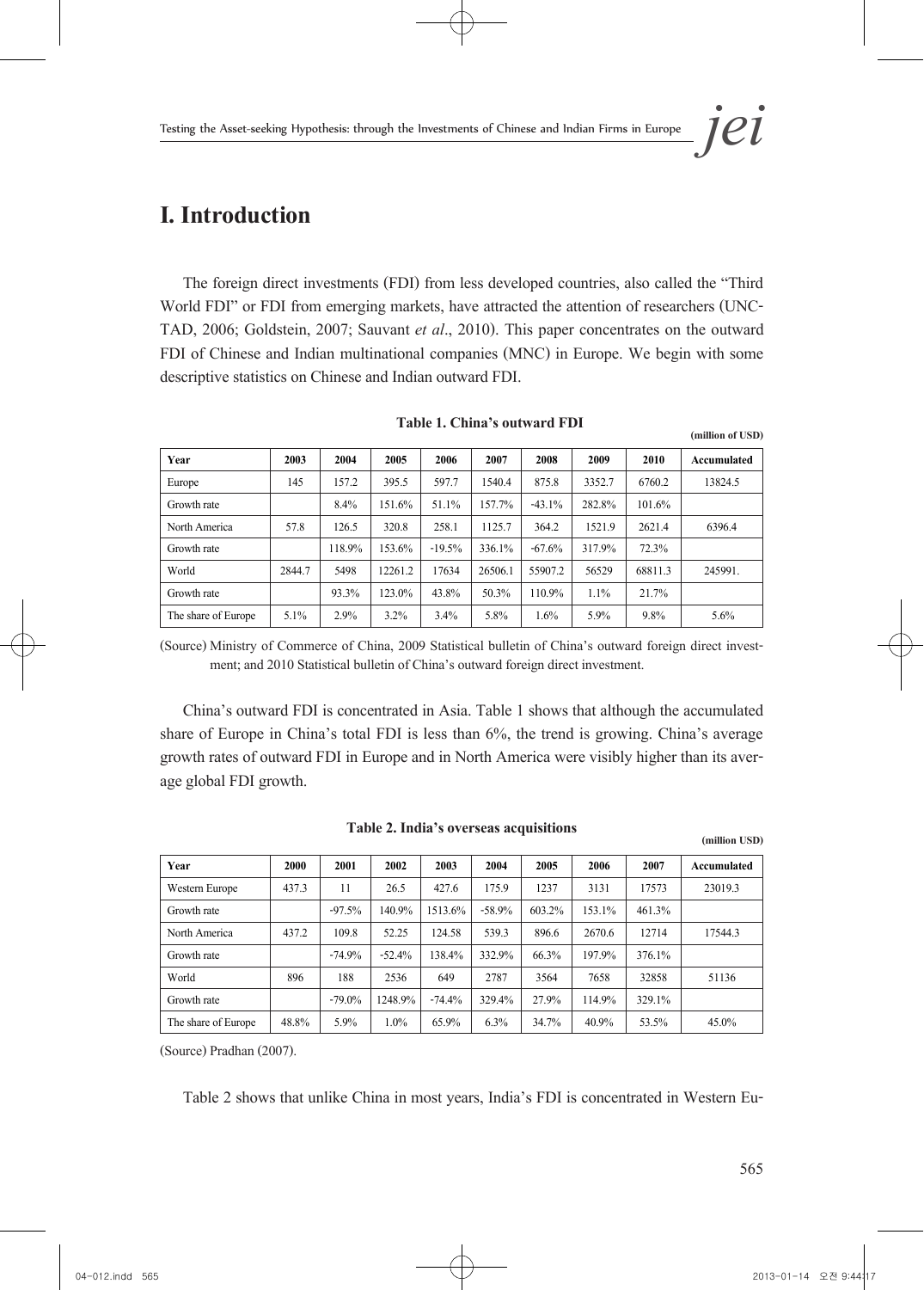rope and North America.<sup>1</sup> The share of Western Europe in the total accumulated FDI is 45%. A comparison between Tables 1 and 2 indicates that the total FDI in Europe by Indian MNCs is higher than those by Chinese MNCs in absolute value.

This paper starts by showing that in the previous work, even asset-seeking is regarded as decisive to explain the FDI of Southern MNCs in the northern countries although this hypothesis has not been adequately tested. In most studies, the dependent variable is the national FDI flow and the explanatory variables on asset-seeking are at the country level. Country-level technology, however, is highly correlated with such indicators of market size as GDP and per capita GDP. Another problem on the tests of asset-seeking with the country-level variables is that the measurements risk being inaccurate when the FDI operation aims at a sector-level tech- nology target while there is a divergence between the host country's national technology level and its technology level of this sector. The tests ought to be conducted at the sector level where the technology-seeking motivation of the MNC could be unambiguously identified.

The originality of this study resides in our attempt to assess the technology-seeking motiva- tion in relation to sector-level data. We test two hypotheses:

- Hypothesis 1. Southern MNCs choose to locate in Northern countries with advanced tech- nology at the sector level.
- Hypothesis 2. Southern MNCs have weaker/stronger asset-seeking motivation to invest in those sectors in which they have/do not have a strong competitive advantage.

The second test can be regarded as a robust test of the first. To highlight our method, we exploit a sample of 910 Chinese and 796 Indian investment projects in Europe and use count data models to test the technology-seeking motivation of these investments. 54 disaggregated subsectors are identified in the data and they are then grouped in 14 grand sectors. The output shares of 32 European host countries in Europe in 54 subsectors are employed to measure their competitive or technological advantage at the sector level. For the sake of comparison, we also use some conventional factors that are generally employed to explain the FDI location of the Northern MNCs. In order to test Hypothesis 2, we must identify, among the 54 sectors, those in which Chinese and Indian MNCs have a strong competitive advantage. By comparing the two regressions with and without the sectors where they have a strong competitive advantage, Hypothesis 2 will be confirmed if the parameter of the variable reflecting asset-seeking in the for-<br>mer is lower than that in the la MNCs are different in technology-seeking, and if there is an evolution of this motivation over time. We will return to develop these points in detail since they are crucial for our approach.

This paper is organized as follows: Section I summarizes the literature and introduces the issue to address. Section II presents data and some descriptive analysis of our sample. Section III presents the econometric methodology and our strategy to define sectors in order to be apt to test asset-seeking hypothesis with our sample. Finally, we introduce and analyze the results

<sup>1 2002</sup> and 2004 are exceptional, however. According to Pradhan (2007), in 2002, USD 1,770 million was invested in Eastern and Central Europe, and in 2004, USD 1,420 million was invested in Asia.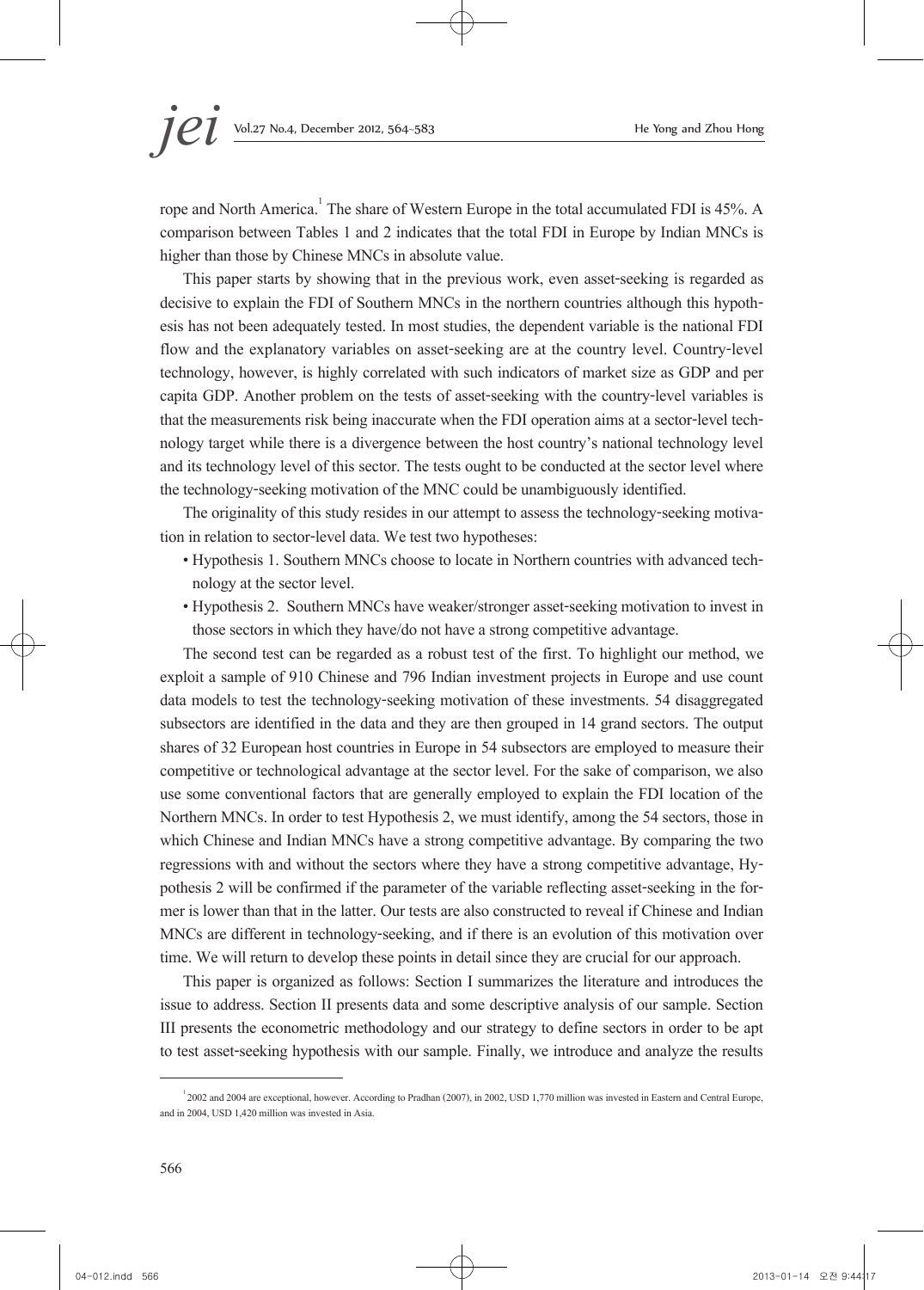before concluding.

# **II. The Literature and Issues to Address**

Most studies of FDI are part of the industrial location literature focusing on their determinants (McFadden, 2001; McCann & Sheppard, 2003). These determinants can be classified as neoclassical, institutional, and behavioral (Hayter, 1997). In neoclassical theories, perfectly informed individuals choose rational and optimal locations, thus such factors as agglomeration economies (market size or production concentration, of which population, GDP, or number of workers are often used as proxies), geographical distance (Hattari & Rajan 2011), and trans-<br>port infrastructures (Martín-Arroyuelos & Usategui 2000). Technology and human capital that increase profit or reduce costs are included. Institutional factors take in the rigidity of the labor system, the efficiency of public administration, taxes, environmental regulations, and incentive programs for a new business. Behavioral factors qualify entrepreneurs as deciders of the FDI and their personal circumstances. Arauzo-Carod *et al.* (2010) provide a complete list on econo-<br>metric works that have estimated these determinants with different sample sizes from different countries with two principal sets of methods: discrete choice models and count data models. Given that outward FDI is conducted by multinationals of which a great majority belongs to a developed economy, these studies focus uniquely on the Northern MNC in the first stage.

With the rapid increase of outward FDI from the South, and in particular from emerging markets, one natural question is: Among these determinants drawn on the basis of the FDI of Northern MNC, which fit the "Third World FDI"? What factors differentiate the FDI of Northern from that of Southern MNCs?

The general question "why do firms invest abroad?" has four subquestions: 1) Why do Northern firms invest in Northern countries? 2) Why do Northern firms invest in Southern countries? 3) Why do Southern firms invest in Southern countries? 4) Why do Southern firms invest in Northern countries? Theoretically, the answer to the first question could be found in a new industrial organization theory on intraindustrial specialization or in explanations on market-seeking motivation. The response to the third question could be similar to the first question. The second question could be answered by the increase in production costs in the home economy. In their core-periphery models, Fujita, Krugman, and Venables (2001) use labor cost as a unique variable that drives Northern firms to the South. Just like this answer, the Southern firms going to the even less developed Southern regions are mainly for cost-saving.

The answer to the last question "why do Southern firms go to the North" must be different from the answers to the first and the second questions that explore Northern firms' motivations of FDI. It is also the theoretical and empirical issue of this paper: explaining and testing the main determinants of Chinese and Indian firms' investments in Europe.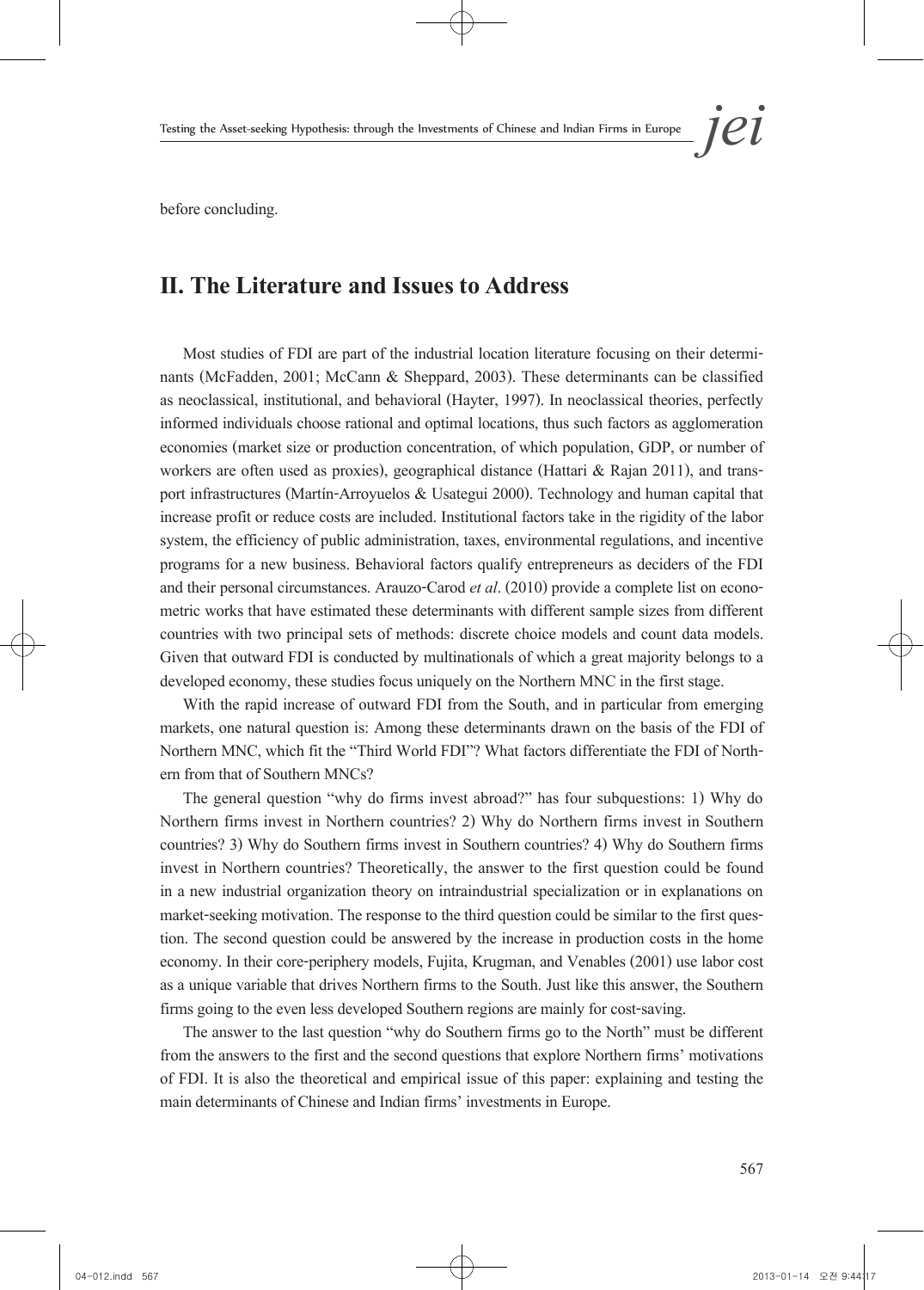The most intuitive theory of why Southern firms go to the North is their quest for higher technology. It is based on Porter's 1980 study of competitive advantage and on Porter's 1990 work on the competitive advantage of nations. He emphasized the strategy of "globalizing to tap selectively into sources of advantage in other nations in order to improve the home dia- mond" (Porter, 1990, p. 90). Porter's idea has inspired extensive academic discussions on the peculiarities of such investments.

Dunning describes these kinds of investments as asset-seeking (Dunning & Narula, 1996). Since more advanced economies have more to offer in terms of technologies, capabilities, and managerial skills, industrializing countries from Asia (Korea and Taiwan, followed by China and India) have based their internationalization strategies on the search for competitive assets not yet possessed or fully leveraged (Dunning *et al*., 1997). The growing role of strategic assetseeking, rather than that of asset-exploitation, is a main determinant for the internationalization of these firms (Makino *et al.*, 2002; Li, 2007; Luo & Tung, 2007). In contrast to asset-exploit-<br>ing MNC strategies, firms engaged in asset-augmenting strategies may not possess competitive advantages, especially the firm-specific ones, which allow them to work efficiently. Such firms may therefore venture into international markets and exploit their limited competitive advantages in order to acquire "strategic" created assets such as technology, brands, distribution networks, R&D facilities, and manage of competitive advantages for acquiring assets and conducting operations in foreign locations (Dunning, 2004). Emerging investments from this recent trend have led some authors to search for alternative theories or paradigms in order to capture all the specificities of these countries' FDI (Matthews, 2006; Child & Rodrigues, 2005).

Interesting for explaining the Southern firms going North, another factor that can also be in- cluded into asset-seeking is shown by Jovanović (2003). According to him, the local proximity (clusters) of firms that produce similar, competing, and/or related products together with sup- porting institutions can influence the firms' decision of location. Economies of scale, activityspecific backward and forward linkages (indivisible production), accumulated knowledge and skills, innovation, existence of sophisticated customers, and a fall in transportation costs play relevant roles in the "protection" of clusters and absolute locational advantages of certain loca- tions. These well-performed clusters are mostly located within industrialized countries and for the Southern firms, locating near these clusters is an important asset-seeking strategy to im- prove "global" competitiveness.

This idea of asset-seeking or asset-augmenting in which the Southern MNC invests in Northern countries for higher technology, has not, however, been adequately tested.

In most empirical work on location choice for the FDI of the Southern MNC, a general framework applicable to all MNCs, Northern and Southern, has been applied. In a frequently cited empirical study on Chinese outward FDI, Buckley *et al*. (2007) have tested, besides technology-seeking, such classic hypotheses as size of the host country market, endowments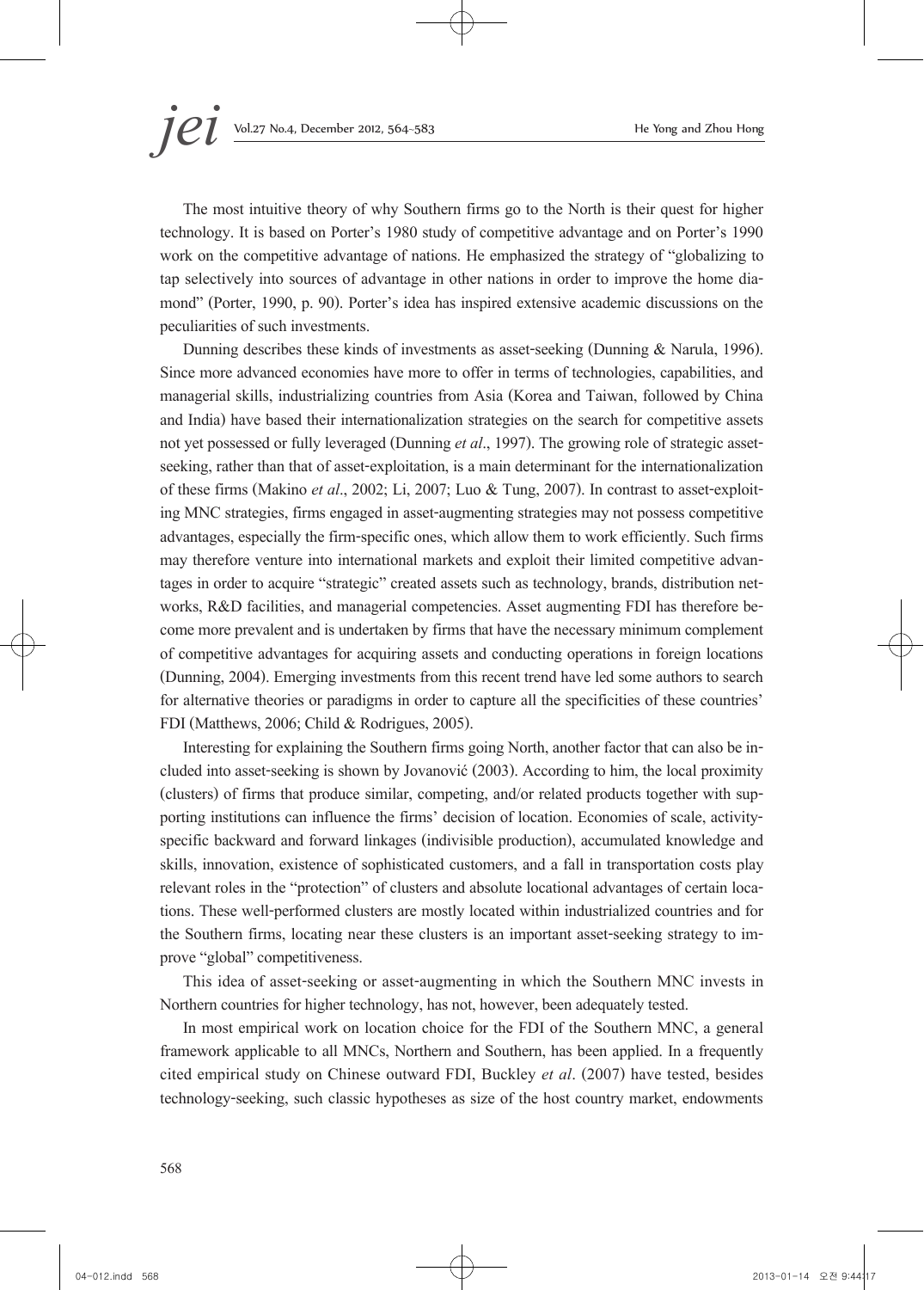of natural resources, endowments of ownership advantages, political risk, inflation rates, links with exports, geographic distance, and degree of openness. They conclude that the classic deter- minants explain much of this behavior. Technology-seeking is tested as insignificant. Child and Rodriguez (2005), however, have argued that these determinants do not explain all motivations of Chinese and Indian multinationals, and case studies of Chinese firms indicate that they are seeking technological and brand assets to create a competitive position in international markets.

A serious weakness of previous work on FDI location choice of the Southern MNC is the absence of sector-level studies. In most recent work on Chinese, Indian, or comparative Chinese and Indian overseas FDI, the dependent variable is their outward flows of FDI across years and host countries without sector-level distinctions (Buckley *et al*., 2007; Duanmu & Guney, 2009; Kolstad & Wiig, 2009; Pradhan, 2007, 2009). Technology-seeking indicators chosen as explanatory variables are also at the country level. This is the reason for the failure of empirical studies to address the role of technology-seeking by the Southern MNC. When evaluating the effect of technology at the country level, it is equivalent to treating the country's entire economy as a single sector, and in this way the country-level technology is the "average" technology level of all sectors. As market size indicators, such as GDP and GDP per capita, are strongly influenced by average technology level, it will therefore be difficult to differentiate technology-seeking effects with market size (or agglomeration) effects.

Another problem on testing asset-seeking with country-level indicators is its inaccuracy. Most FDI operations are taken by MNCs that aim at sectorial targets. For example, if a Chinese MNC invests in France for wine, it seeks French wine technology. Testing at the country level coincides with testing at sector level only when France is high-tech both at the wine sector and at the average country level. Otherwise the test at country level diverges with the "true" moti- vation that can be faithfully measured only at the sector level. A country can be technologically strong in a specific sector but weak in average technology level, and vice versa. The larger the divergence between the sector-level and the country-level technology is, the larger the inaccu- racy will be.

To clarify our arguments further, take Buckley *et al*. (2007) as example. In their work, the dependent variable is the total amount of FDI by host country (in total forty-nine) by year (1984~2001). They use three variables to measure the host market size: GDP, GDP per capita, and growth in GDP. They measure asset-seeking by the total annual patent registrations in host countries. With pooled ordinary least squares and the random effects generalized least squares methods, they find asset-seeking variables insignificant, which suggests that Chinese firms have not been motivated to acquire strategic intellectual capital assets over the period under study. Absolute host market size has a positive influence on Chinese FDI outflows, while the two alternative variables reflecting market size are insignificant.

Our concern is that patent number is highly correlated with GDP and GDP per capita. To check this, we find that for 194 countries in 2000, the correlation between patent number and GDP is 0.7466 and between patent number and GDP per capita 0.2484. Taking them in loga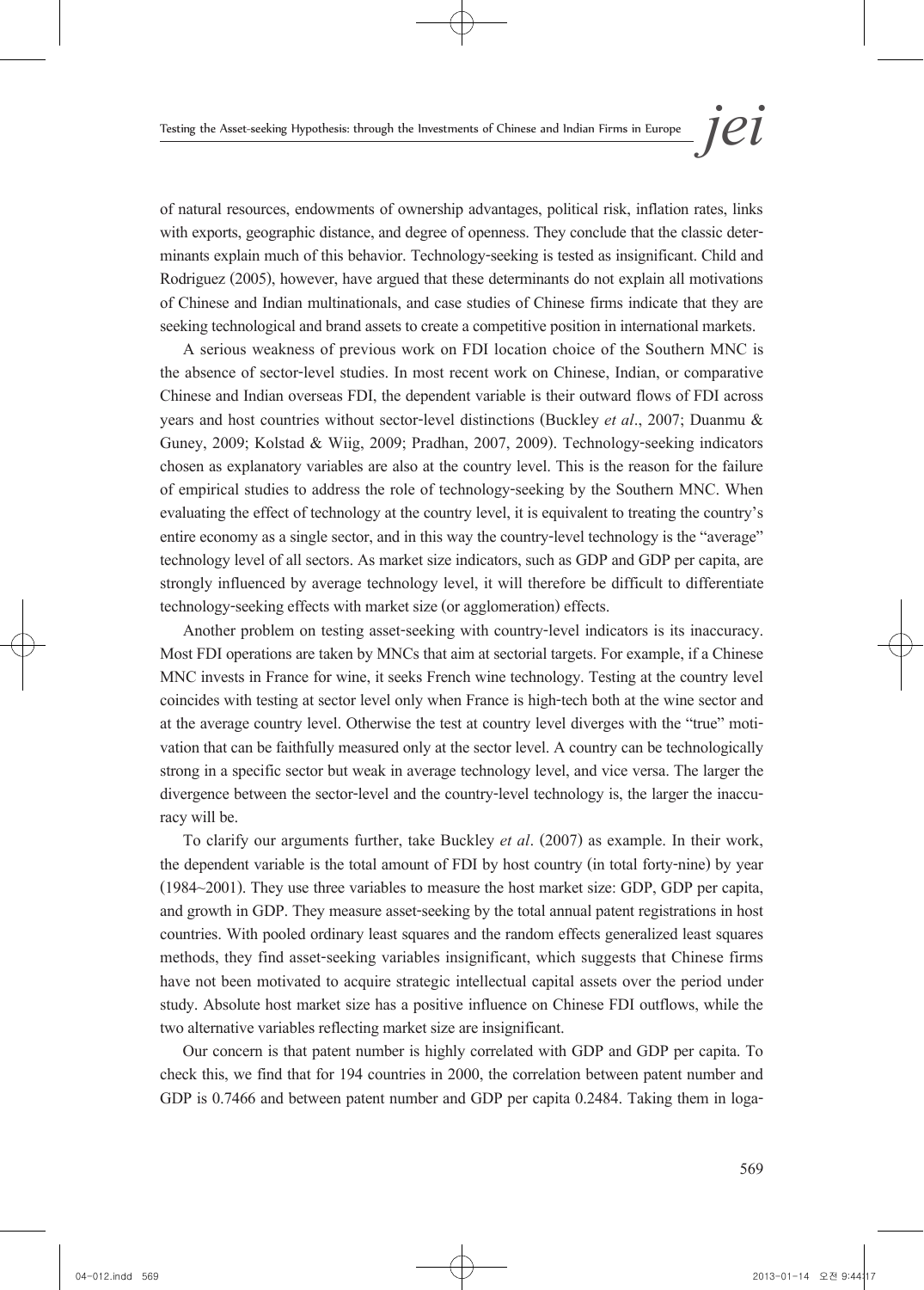rithm (like in Buckley *et al*. 2007) they are 0.7902 and 0.4661.

De Beule (2010) uses the number of acquisitions as a dependent variable to compare Chinese and Indian overseas investments with a sample of 303 Chinese acquisitions in 37 host countries and 427 Indian acquisitions in 54 host countries. This is different from other work that use country-level FDI values as dependent variable. He employs, however, the number of patents/GDP, the R&D expenditure/GDP, and tertiary school enrollment to measure strategic assets. As a result, technological motivations are also measured at the country level.

Our innovation, in relation to De Beule (2010) and all other work, serves to analyze their choices among 32 European countries by taking into account sector-level information of these acquisitions. Through finding a way to measure each host country's subsectorial competitive forces, our econometric estimations will more convincingly identify the technology-seeking motivation of these investments.

## **III. Data and Description**

The data in this study on Indian and Chinese investments in Europe were collected by Hay et al. (2008). Their information comes from the French Agency of International Investments, Invest Germany, Invest in Sweden Agency, Thomson Financial, the European embassies of the People's Republic of China and of India, and specialized journals.

In total, 910 and 796 observations by firm, sector, year, and host European countries (listed in Annex 2) are gathered for China and for India, respectively. The periods cover 1981 to 2010 for China and 1965 to 2009 for India, but only 29 cases for China and 61 cases for India are from before 2000. Except for certain omissions, they include all China's and India's most im- portant investment projects in Europe. As the great majority of those Chinese and Indian MNCs capable to invest in North America and in Europe are large firms, the results derived from this study are fairly representative of the location choices of their large firms.

Table 3 presents the destinations of their investments in Europe. We observe an unusual concentration of both China and India in Europe's three largest countries, and this concentra- tion is even higher for India. The major difference between them is India's special attachment to the UK.

**Table 3. The Destinations of Chinese and Indian Investments in Europe** 

**(in number)**

|       | UΚ     | Germany | France | Other European countries |
|-------|--------|---------|--------|--------------------------|
| China | 20.50% | 18.18%  | 19.34% | 41.98%                   |
| India | 37.56% | 17.96%  | 10.43% | 34.05%                   |

(Source) Calculated with our sample.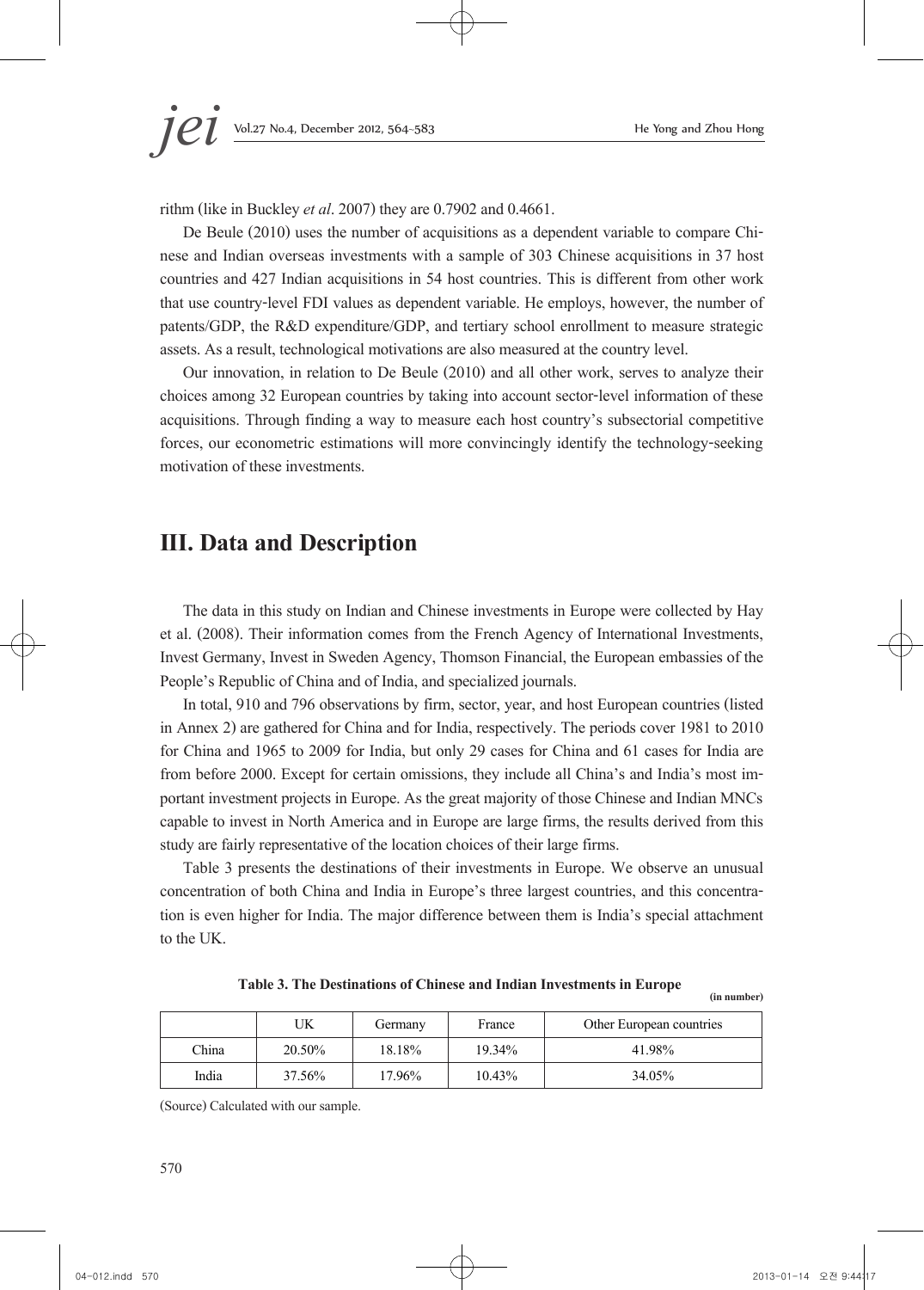In Table 4, while India's first sectorial investment is software, China's first sectorial choice is electronics. Transportation services being in second place reflects China's willingness to create a transport network for its trade expansion. The importance of investments in textile, especially in the commerce of textiles, is not a surprise as China has become the world's largest producer and supplier of textile goods for Europe.

|       | Electrical and<br>electronic | Transport<br>service | Textile                      | Building,<br>entertainment<br>and service | Telecom. | Transport<br>equipment | Finance | Others |
|-------|------------------------------|----------------------|------------------------------|-------------------------------------------|----------|------------------------|---------|--------|
| China | 22.44%                       | 14.74%               | 11.88%                       | 9.24%                                     | 8.69%    | 8.25%                  | 5.72%   | 19.04% |
|       | Software                     | Pharmacy             | Electrical<br>and electronic | Transport<br>equipment                    | Finance  | Textile                | Steel   | Others |
| India | 34.97%                       | 13.96%               | 10.19%                       | 8.05%                                     | 5.16%    | 4.4%                   | 4.28%   | 18.99% |

**Table 4. Sectorial Distribution of Chinese and Indian Investments in Europe** 

(Source) Calculated with our sample.

Table 5 presents the modality of their investments in Europe. China and India are very similar: creations and acquisitions represent nearly 95% of their investments.<sup>2</sup>

|       | Creations | Acquisitions | JV    | Extensions |
|-------|-----------|--------------|-------|------------|
| China | 44.07%    | 49.34%       | 2.97% | $3.63\%$   |
| India | 43.59%    | 50.63%       | .76%  | $4.02\%$   |

(Source) Calculated with our sample.

# **IV. Estimation Methodology**

Two groups of models are applicable to location choice analysis: discrete choice and count data. The discrete choice models refer to the Conditional Logit models developed by McFadden (1974), now known as "Multinomial Logit." Count data models, like the first, are consistent with a profit maximization framework in which firms choose the optimal location subject to standard constraints. They calculate how changes in location characteristics affect the conditional expectation of the number of industrial or commercial projects created in a certain country over a given period of time (cf. Becker & Henderson, 2000). The conditional density or probability mass function led to different models: a Poisson model with Poisson distribution or

**(in number)**

<sup>2 «</sup> Extensions» include those new operations following the realized creations, acquisition, and JV.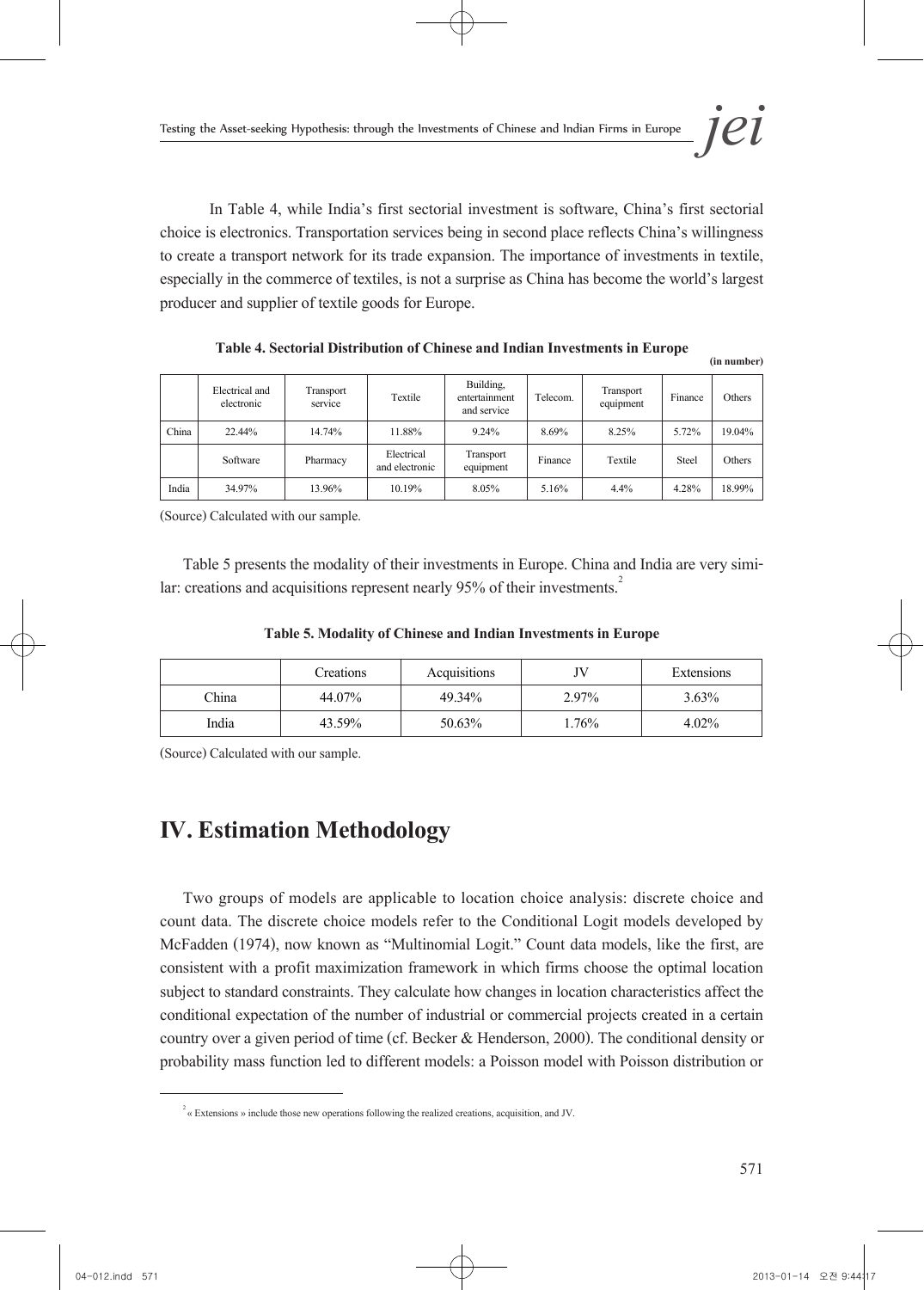a Negative Binomial Model with Gamma distribution. For an extensive analysis of the pros and cons of both models, see Arauzo-Carod *et al*. (2010).

In this study, we choose count data models because we consider them to fit well the task we undertake. While discrete choice models may account for both firm/plant and spatial fac- tors, we do not deal with firm factors, and the likelihood function in discrete choice models is cumbersome when the number of alternatives (32 European countries in our study) is large. Nonetheless, discrete choice models are not meant completely inappropriate to our analysis.

When using count data model, a serious concern is how to deal with over-dispersion and "excess zeros." In our sample, both are present.<sup>3</sup> Either unobserved heterogeneity or a process that has separate mechanisms for generating zero and nonzero counts can produce both overdis- persion and excess zeros in the raw data, and a simple negative binomial model, a zero-inflated Poisson model, and a zero-inflated negative binomial model (ZINB) are all candidates for count data with these characteristics. Wald and likelihood-ratio (LR) tests are able to evaluate the relative fits of zero-inflated Poisson model and zero-inflated negative binomial model. A Vuong test allows one to choose between a negative binomial model (NB) and a zero-inflated negative binomial model. We regress with all these models. For all regressions, when Vuong tests are not significant, implying zero-inflated negative binomial regression is not preferred to negative binomial regression, we will present the estimation results of a negative binomial model. Otherwise, the estimation results with zero-inflated negative binomial regression model will be shown. By running negative binomial regressions furthermore, the likelihood-ratio tests are all significant, implying that negative binomial regression is preferred to standard Poisson regression. Consequently the estimation results with standard Poisson regression model will not be kept.<sup>4</sup>

The dependent variable is the number of investment projects by sector and host country. As the sample size is limited, we must use pooling data. In other words, we must totalize the FDI projects by sector and host country over the full period. We argue that this choice is justified as 97% of Chinese projects and 92% of Indian projects occurred within 2000~2010, and as during this period neither on the investor-country side nor on the host-country side were there significant events that caused structural changes, the "power balance" between the 32 countries has significantly changed. Otherwise, these changes might significantly affect the choices of Chinese and Indian MNCs.

The remaining task is to define the number of sectors. The data contains the names of the Chinese and Indian firms that invested and the sectorial features of the operations. On the one side, as we fix as objective the verification of the asset-seeking effect at the sector level, the

<sup>&</sup>lt;sup>3</sup> In this study, the percentage of zero in the regressant depends on how to define the number of sectors. As we finally choose 14 sectors and 54 subsectors, the percentage of zero in the 14-sector samples for China and India are respectively 59.6 and 65.8% and 82.0 and 88.3% in the 54-subsector samples. A lot of previous work has dealt with the samples of high percentage of zero. For example, Greene (1994) applied various count data models with a sample in which the percentage exceeded 80%.

<sup>4</sup> Two dummy variables: small countries (populations of less than 2 million) and non-Western European countries (Eastern European countries plus Turkey and Cyprus) are employed to inflate (equation that determines whether the count is zero) zero-inflated negative binomial regression.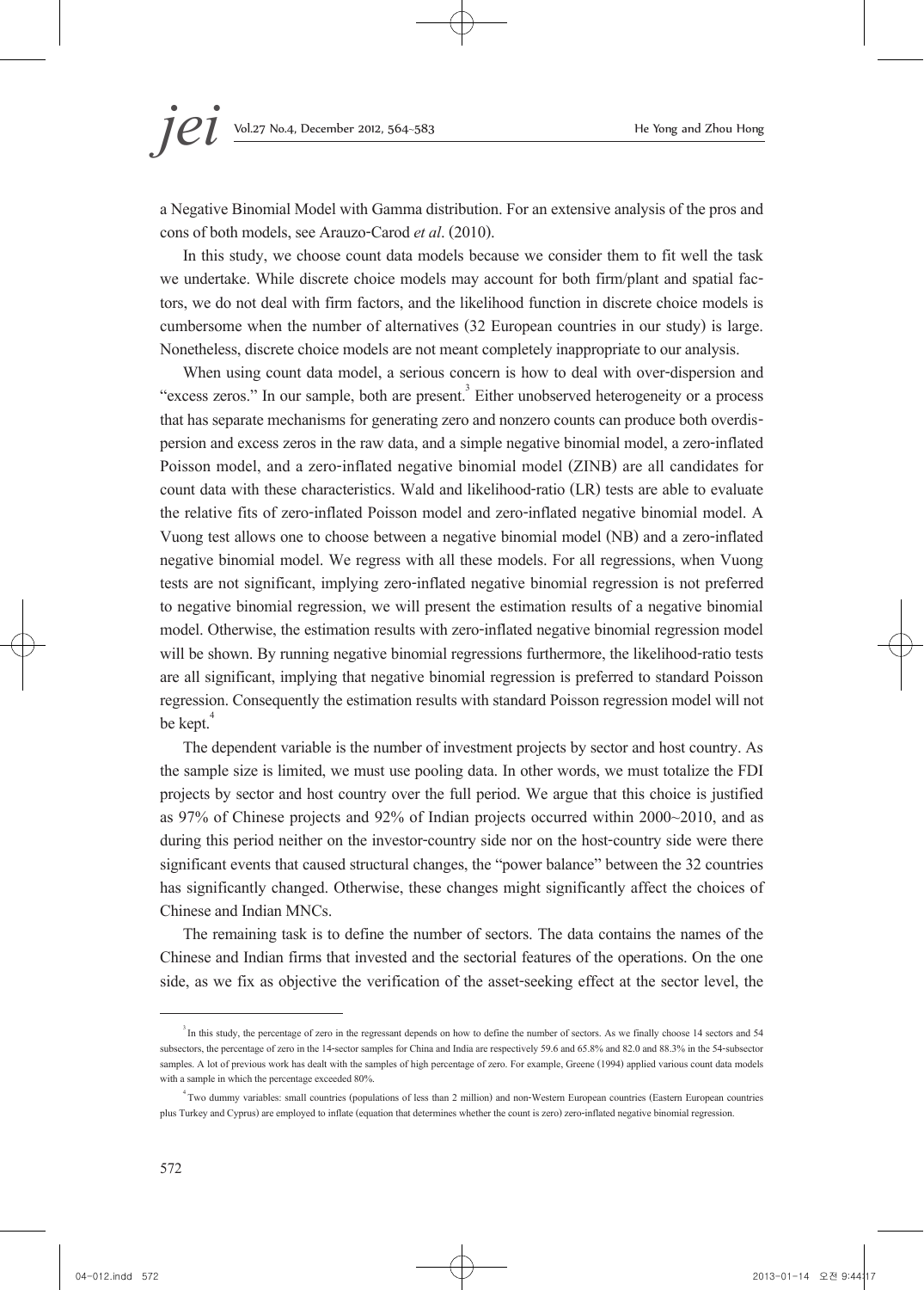more disaggregated the classification is, the more accurate the asset-seeking effect will be. On the other side, as the size of our sample is rather limited, the more disaggregated the classifica- tion is, the more serious the problem of "excess zeros" will be. Keeping in mind this trade-off, we first identify 54 subsectors according to the original data. They are subsequently classified into 14 grand sectors: agriculture; transport equipment; chemical; electrical and electronic; finance; information industry; raw materials; steel; textile and fashion; pharmacy; telecommu- nication and service; transportation service; oil and energies; and building, entertainment, and services (the lists of 14 sectors and 54 subsectors are in Annex 1).

When estimating the various effects at subsector level, the dependent variable is the number of investment projects across 54 subsectors and 32 host countries. For complementary robust tests, we also verify the results at the 14-sector level. The number of observations for our re-<br>gressions will be 54x32=1728 and 14x32=448, respectively.

To test if there is the evolution of Chinese and Indian firms' motivations in their choices over the period, we also divide the entire period into two subperiods before 2006 and between 2006 and 2010. Since this period is judged as without structural change, the reason for choos- ing year 2006 is just for balancing the sizes of two subsamples.

We choose seven explanatory variables. To begin with, in accordance with the dependent variable that is treated as time-invariant, all explanatory variables will be transformed as timeinvariant. In seven explanatory variables that will be introduced, except distance, six are timevariant. Therefore, we average the time-variant values of them. For example, per GDP, and population are their average values by European country during 2000~2010.

The first and the most important explanatory variable for testing the hypothesis that the Southern firms go to the North for asset-seeking is the share of each European country in total European output by subsector or sector (*SHARE*). This is both an available and a pertinent in-<br>dicator to measure each country's competitive advantage by sector. According to neoclassical reasoning, a country's cost and technological competitiveness determine its output to expand for some sectors or to contract for others with international trade. A traditional Heckscher-Ohlin-Ricardo trade model predicts interindustry specialization. New Trade Theory (Krugman, 1981) explains intraindustry specialization by following increasing returns. By taking into account both inter- and intraindustry trade effects, output shares reflect European countries' comparative advantage in equilibrium.

Eurostat statistics' database provides information on most sectorial output distributions among European countries. The statistics on the production of manufactured goods (*PROM*) according to "new activity classification (*NACE Rev 2*)" allow us to calculate the shares of these countries in 54 subsectors.<sup>5</sup> When the estimations are conducted at the 14-sector level, we will calculate the average shares of these countries according to the categorizations of these 54 subsectors. For example, if a sector is composed of four subsectors, the share of the sector is

<sup>5</sup> http://epp.eurostat.ec.europa.eu/portal/page/portal/eurostat/.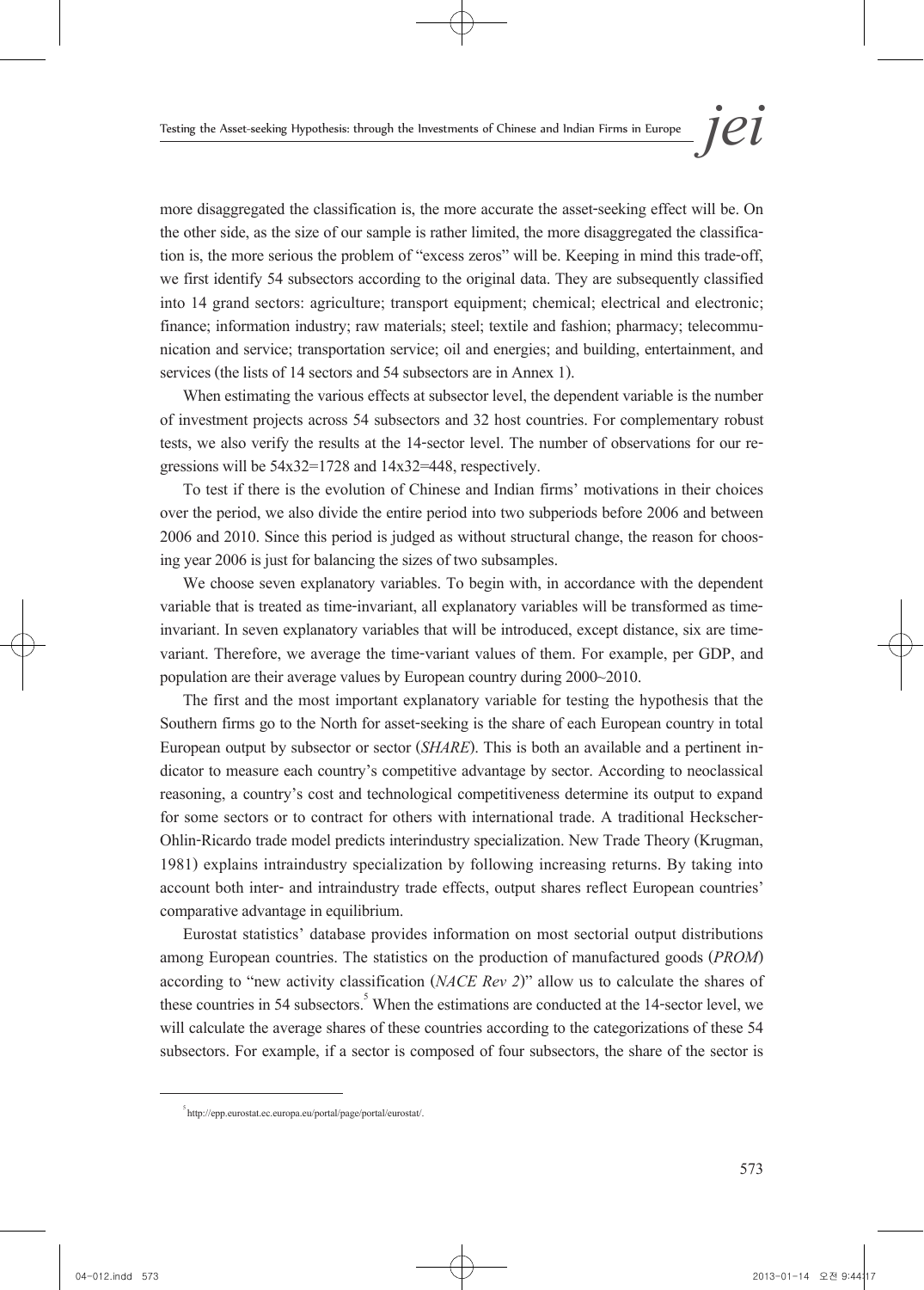the average share of four subsectors.

The second and the third explanatory variables are per capita GDP (*PER\_GDP*) in USD and population (*POPULATION*) by host country over the period. They are for testing agglomeration and market size hypotheses. These indicators are also available in Eurostat.

The fourth explanatory variable is wage level by sector (*WAGE*), and it tests the assumption that these firms go where labor costs are lower. This assumption is crucial in explaining Northern firms' movement into the South. We test its relative importance to the Southern MNC going North. This information is obtained from Laborsta (Labor Statistics Database of Interna- tional Labor Organization), specifically the two files Europe monthly wage Laborsta 5A and 5B.

The fifth explanatory variable is distance (*DISTANCE*). We use the shortest distance of each country to Europe's five largest countries namely Germany, the UK, France, Spain, and Italy in order to measure each country's access to large European markets. The distance of these five large countries to themselves is not zero. These data come from CEPII.<sup>6</sup>

The sixth explanatory variable is the flexibility of the formal labor market (*FLEXIBILITY*), a factor reflecting one important aspect of institutional environment that may influence invest- ment decisions. This information comes from CEPII's institutional data base.

The final explanatory variable is host country's tax as percentage of GDP (*TAX*). This variable is traditionally used to test if the tax burden has a negative impact on the investments of MNC. It would also be interesting to see if it influences Chinese and Indian MNC locations in Europe. The main data come from Eurostat (2010), and they have been completed by the 2010 Index of Economic Freedom from The Heritage Foundation.

Recall that we make the following hypotheses: (1) Southern MNCs locate in Northern countries with advanced technology at the sector level. This hypothesis will be confirmed if the impact of the first explanatory variable is significantly positive. (2) Southern MNCs have weaker/stronger asset-seeking motivation to invest in sectors in which they have/do not have a strong competitive advantage in terms of production costs. Through checking the Chinese and Indian foreign trade balances to test the second hypothesis, we define the sectors in which Chi- na and India have a strong competitive advantage as those in which they have substantial trade surplus. Two main sectors are information industry and steel (which include four subsectors, cf. Annex 1). The ten subsectors are tea, bicycles, textiles, telecommunication equipment, television, consumer electronics, computer and components, electric appliances, furniture and wood products, and construction equipment. To constitute the sample with the sectors and subsectors in which China and India do not have a strong competitive advantage, we remove information industry and steel and in the remaining 12 sectors and we remove the ten subsectors according to their sectorial affiliation. Thus the 40 subsectors and 12 sectors by host country and year are kept.

<sup>6</sup> http://www.cepii.fr/francgraph/bdd/distances.pdf.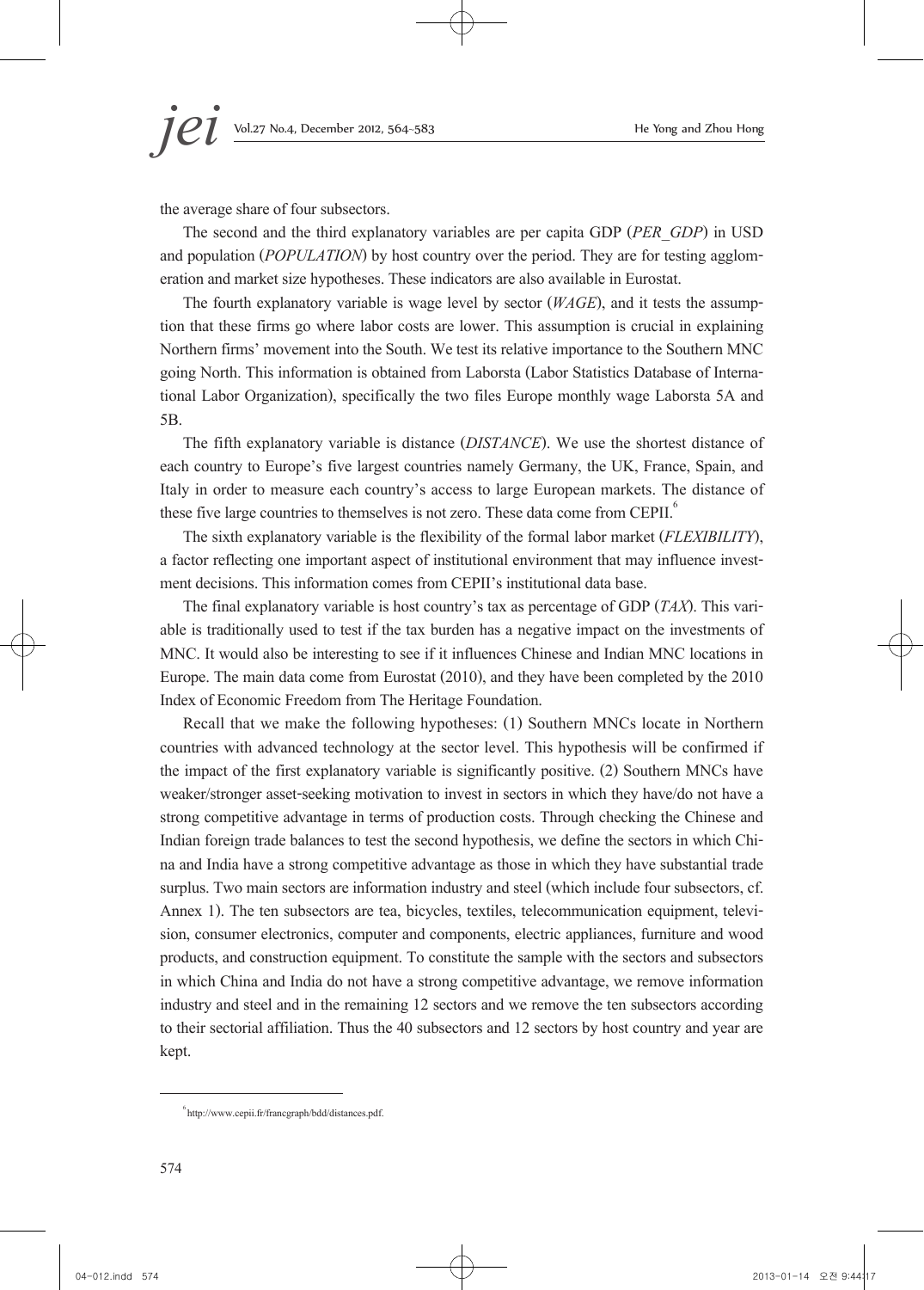We will first regress with 54 subsector (and 14 sector) data, and then regress with 40 subsector (and 12 sector), afterwards comparing their differences. If with the sample of 40 subsectors (and 12 sectors) the impacts of have a stronger asset-seeking motivation to invest in those sectors in which they do not have a competitive advantage. These results reinforce the tests that confirm Hypothesis 1.

We also compare the differences between the India and China samples. In order to assess changes over time, we compare the differences from before 2006 and from 2006 to 2010. Note that when dividing into two subperiods, the explanatory variables take the mean values of the subperiods.

The explanatory variables used here are all in logarithm form such that their coefficients can be interpreted in terms of elasticity. The percentage ratios such as *SHARE*, *TAX*, and *RIGIDITY* are firstly multiplied by 100; that is, 65% is now 65, so that in logarithm they are non-negative.

Without missing data, the number of full observations is 1,728 for the 54 subsectors (1,280 for the 40 subsectors) and 448 for the 14 sectors (384 for the 12 sectors). The output shares of Switzerland and Turkey lack a few subsectors and this explains why observations are less than full samples in Table 7 for China and Table 8 for India.

|                   |      | 14-sector sample |           |          |            | 54-sector sample |       |           |          |            |
|-------------------|------|------------------|-----------|----------|------------|------------------|-------|-----------|----------|------------|
| <b>Variable</b>   | Obs. | Mean             | Std. Dev. | Min      | <b>Max</b> | Obs.             | Mean  | Std. Dev. | Min      | <b>Max</b> |
| Nb of choice chn  | 448  | 2.03             | 5.67      | $\theta$ | 52         | 1728             | 0.53  | 2.06      | $\theta$ | 38         |
| Nb of choice ind  | 448  | 1.77             | 7.09      | $\Omega$ | 115        | 1728             | 0.46  | 2.97      | $\theta$ | 75         |
| <b>SHARE</b>      | 432  | 0.86             | 0.94      | $\Omega$ | 3.78       | 1654             | 0.78  | 0.98      | $\theta$ | 4.24       |
| PER GDP           | 448  | 9.57             | 1.01      | 6.83     | 11.11      | 1728             | 9.57  | 1.00      | 6.83     | 11.11      |
| <b>POPULATION</b> | 448  | 15.95            | 1.30      | 13.01    | 18.23      | 1728             | 15.95 | 1.30      | 13.01    | 18.23      |
| <i>TAX</i>        | 448  | 3.57             | 0.17      | 3.12     | 3.89       | 1728             | 3.57  | 0.17      | 3.12     | 3.89       |
| WAGE              | 448  | 7.08             | 0.91      | 5.26     | 8.74       | 1728             | 7.08  | 0.93      | 5.26     | 8.74       |
| <b>DISTANCE</b>   | 448  | 5.54             | 2.45      | $\theta$ | 7.58       | 1728             | 5.54  | 2.45      | $\theta$ | 7.58       |
| <i>RIGITITY</i>   | 448  | 1.16             | 0.12      | 0.76     | 1.39       | 1728             | 1.16  | 0.12      | 0.76     | 1.39       |

**Table 6. Descriptive Statistics of Variables**

## **V. Results and Analysis**

We start with the effects of *SHARE*. First, in Regression 1 in Tables 7 and 8, operated with the entire Chinese and Indian samples at the subsector level, *SHARE* is significantly positive in both the Chinese and Indian cases, indicating the impact of asset-seeking and confirming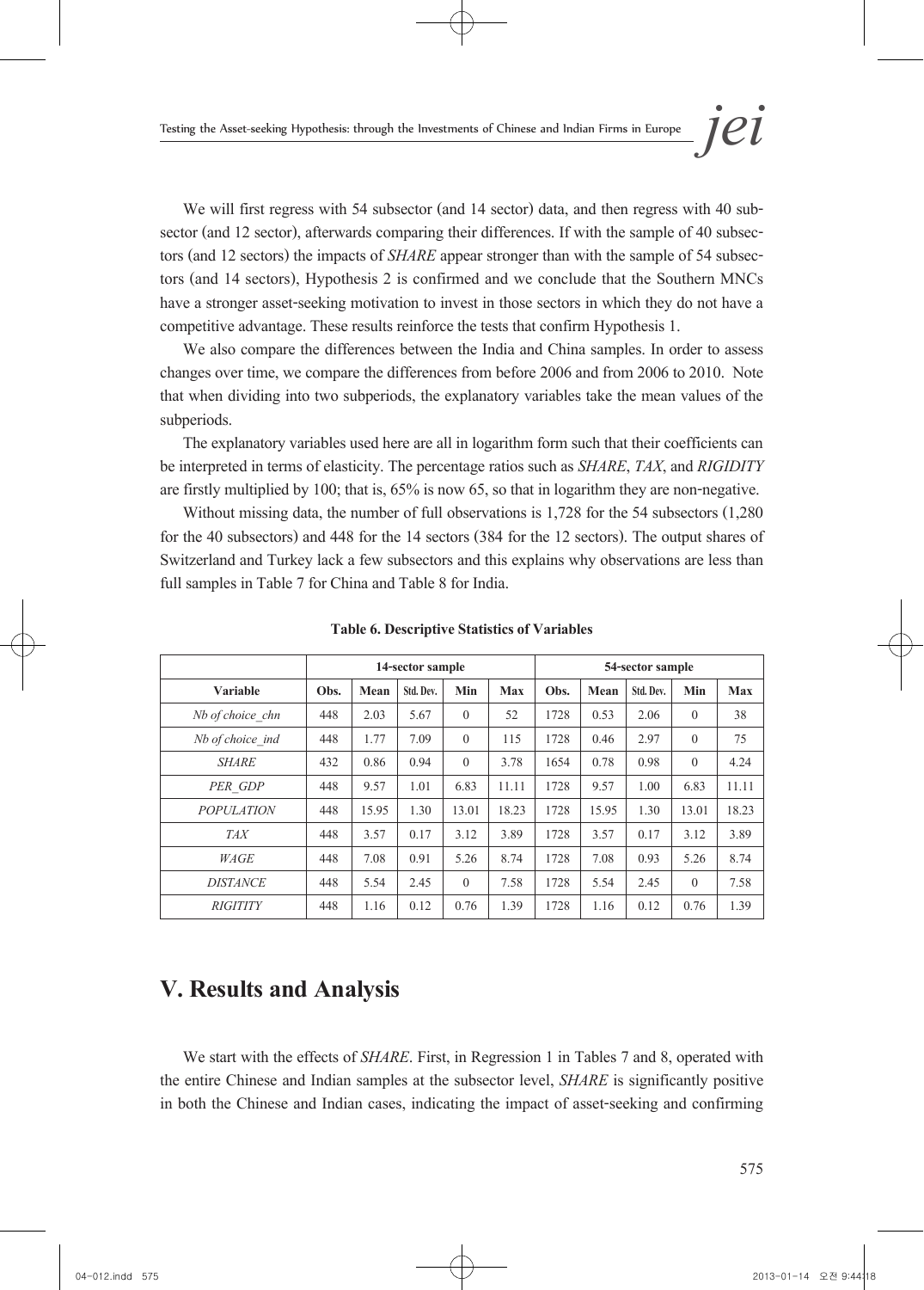Hypothesis 1 on asset-seeking. Comparing their coefficients of *SHARE*, however, the assetseeking effect of Chinese MNCs is clearly stronger than that of Indian MNCs.

In comparing the coefficients of *SHARE* for China in Regressions 1 and 2, the latter has a higher impact, confirming Hypothesis 2 that the Southern MNCs have a stronger asset-seeking motivation to invest in those sectors in which they lack a competitive advantage. The result in the Indian case does not prove Hypothesis 2 since the coefficient of Regression 2 is even slightly lower than that of Regression 1. We explain this result by arguing that Indian MNCs in Europe may not be a good example for testing Hypothesis 2 for several reasons. First, among 796 observations, 402 (50.5%) belong to sectors in which, according to our definition, Indian firms have a strong competitive advantage (including 35% software producers). This is, how- ever, not the case for Chinese MNCs in Europe as only 324 of 910 (35.6%) are in the category of strong competitive advantage. In a sample with a smaller proportion of cases in which there is no competitive advantage, the tests of technology-seeking motivation will get less satisfac- tory results. Second, Indian MNCs have an unusually high concentration in the UK (37.56%). In this case, all parameters of chosen variables risk being biased because of the concentration in the UK. Given the historical links between India and the UK, the movement of Indian MNCs to the UK have arguably been motivated more by market-seeking and cost-cutting and less by asset-seeking. The UK, however, has more advanced technology in the sectors in which India has competitive advantage in relation to most European countries. Therefore, the concentration in the UK may lead to an overvaluation of the impact of asset-seeking in the sectors in which India has a competitive advantage.

Third, Regressions 3 and 4 (with grand sectors) are robust tests of the results obtained in Regressions 1 and 2. We observe that in China's case, the coefficients of *SHARE* in Regressions 3 and 4 coincide well with Regressions 1 and 2. In India's case, however, they are visibly in divergence. In Regressions 3 and 4, they are lower and insignificant, while in Regressions 1 and 2, they are significant. The explanation would be that measuring asset-seeking effect at the subsector level is more accurate and of greater magnitude than it is at the grand sector level. In China's case, given the existence of strong asset-seeking motivation, the results of measure- ment converge at different aggregation levels. In India's case, as the level of asset-seeking motivation is "in average" weaker, this motivation can be visible only at a much disaggregated level.

Fourth, comparing the coefficients of *SHARE* in both China's and India's cases in Regressions 5 and 6, the asset-seeking motivation tends to be weaker in 2006~2010 than in the period before 2006. In the second period, even though *SHARE* is always significant, the marketseeking motivation becomes stronger in China's case as both *PER\_GDP* and *POPULATION*  have their coefficients increased. In terms of *FLEXIBILITY*, the impact of the flexibility of labor market changes from insignificant to significant. In India's case, except *PER\_GDP*, both *POPULATION* and *FLEXIBILITY* follow a similar trend. It seems to indicate that when the motivation of technology-seeking is weakened, the other motivations noted in the studies of lo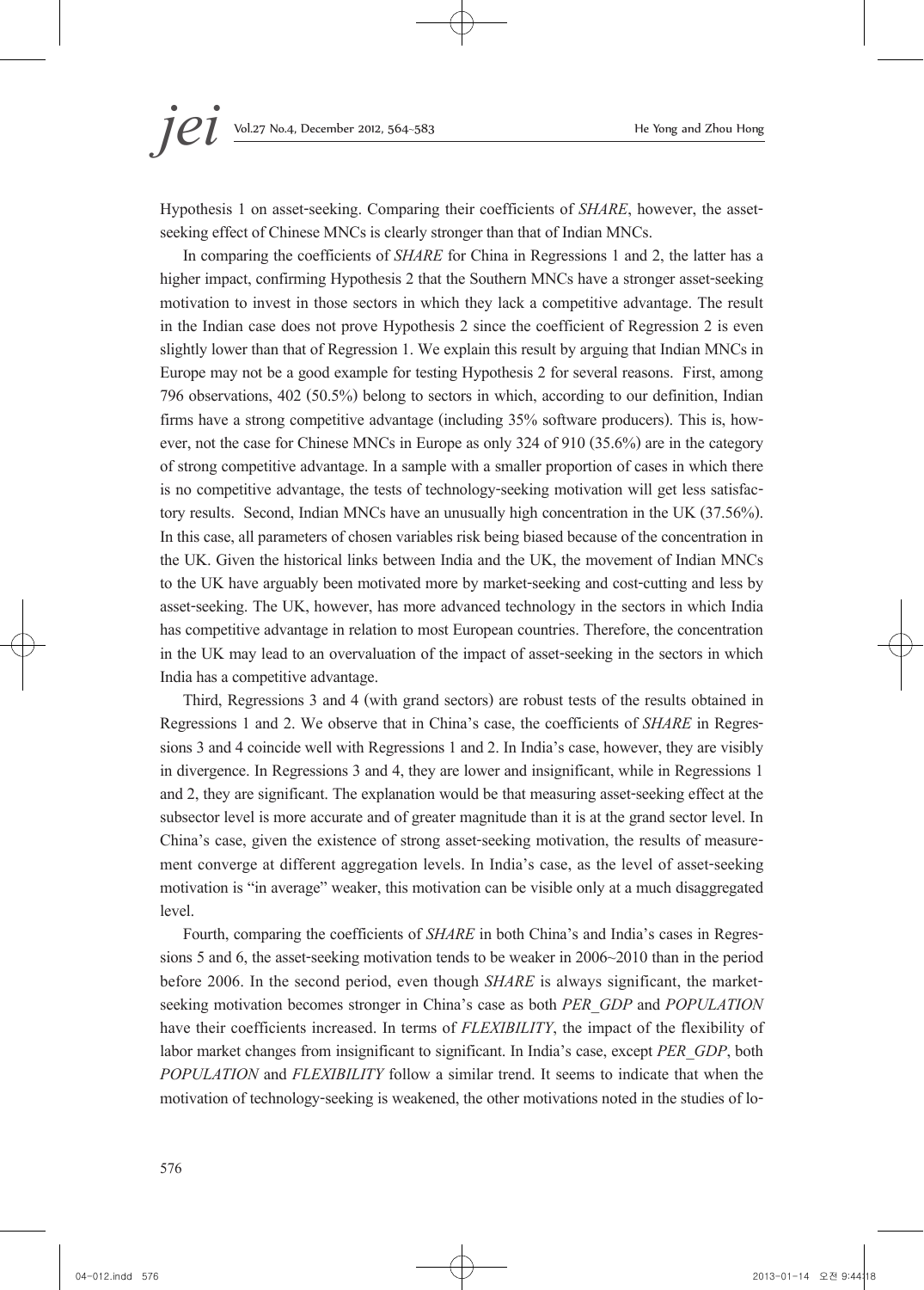cation behavior of the Northern MNCs also apply to Southern MNCs. After a first-period assetseeking, a stronger asset-exploitation motivation is manifested for the sectors in which they have a strong competitive advantage.

We also note that agglomeration and market size effects reflected by the coefficients of *POPULATION* are all significantly positive. With the removal of sectors in which China and India have competitive advantage (with the samples of 40 subsectors or 12 sectors), the ag-<br>glomeration and market size effects are, however, weaker in China's case. This is also a logical result, since with the primordial motivation being technology-seeking, the agglomeration- and market size-seeking may be weaker. Another variable reflecting agglomeration and market size effects is *PER\_GDP*. While it is significant in the samples of 54 subsectors and 14 sectors in China's case, it is systematically insignificant in India's case. It is noteworthy that when the ef- fect of asset-seeking is measured at a more disaggregated level, the asset-seeking effect may be different with *PER\_GDP* effect since per capita GDP merely correlates national-level average technology. This result confirms our argument on the necessity of evaluating the asset-seeking effect at the sector instead of the national level. *FLEXIBILITY* is significant in most tests in In- dia's case and between 2006 and 2010 in China's case.

Other explanatory variables are not significant. It seems to prove that some conventional factors that explain the outward FDI of the Northern MNCs may not explain the actions of the Southern MNCs in the North. *WAGE* is not significant or significant but with an unexpected positive sign. Inductively, if Chinese and Indian MNCs go to Europe, searching locations with lower labor costs must be at most a secondary motivation. The same reasoning applies to *TAX*: measuring the tax burden in host countries that is insignificant in China's case and weakly significant in few regressions but with an unexpected sign in India's case. The proximity of European countries to large European because Europe is already geographically quite concentrated.

|                       | $(1)$ 54 subsectors | (2) 40 subsectors | $(3)$ 14 sectors | $(4)$ 12 sectors | $(5)$ 54 subsectors<br>before 2006 | $(6)$ 54 subsectors<br>2006-2010 |
|-----------------------|---------------------|-------------------|------------------|------------------|------------------------------------|----------------------------------|
| Dependent<br>Variable | Nb of choice chn    | Nb of choice chn  | Nb of choice chn | Nb of choice chn | Nb of choice chn                   | Nb of choice chn                 |
| <b>SHARE</b>          | $0.48***$           | $0.68***$         | $0.49**$         | $0.72***$        | $0.55***$                          | $0.30**$                         |
|                       | (0.11)              | (0.15)            | (0.19)           | (0.20)           | (0.11)                             | (0.11)                           |
| PER GDP               | $0.46*$             | 0.21              | $0.52*$          | 0.36             | $0.44*$                            | $0.95**$                         |
|                       | (0.19)              | (0.28)            | (0.26)           | (0.28)           | (0.25)                             | (0.34)                           |
| <b>POPULATION</b>     | $0.90***$           | $0.71***$         | $0.83***$        | $0.72***$        | $0.82***$                          | $1.03***$                        |
|                       | (0.14)              | (0.17)            | (0.16)           | (0.17)           | (0.16)                             | (0.18)                           |
| WAGE                  | 0.22                | $0.46*$           | $-0.00$          | 0.21             | 0.05                               | $-0.09$                          |
|                       | (0.17)              | (0.23)            | (0.23)           | (0.25)           | (0.24)                             | (0.27)                           |
| <b>DISTANCE</b>       | $0.08*$             | 0.06              | 0.04             | 0.06             | 0.085                              | 0.072                            |
|                       | (0.05)              | (0.06)            | (0.06)           | (0.07)           | (0.06)                             | (0.06)                           |
| <b>FLEXIBILITY</b>    | 0.64                | 0.48              | 0.17             | 0.11             | $-0.00$                            | $1.65*$                          |
|                       | (0.60)              | (0.67)            | (0.67)           | (0.77)           | (0.56)                             | (0.78)                           |

**Table 7. Regression Results: China**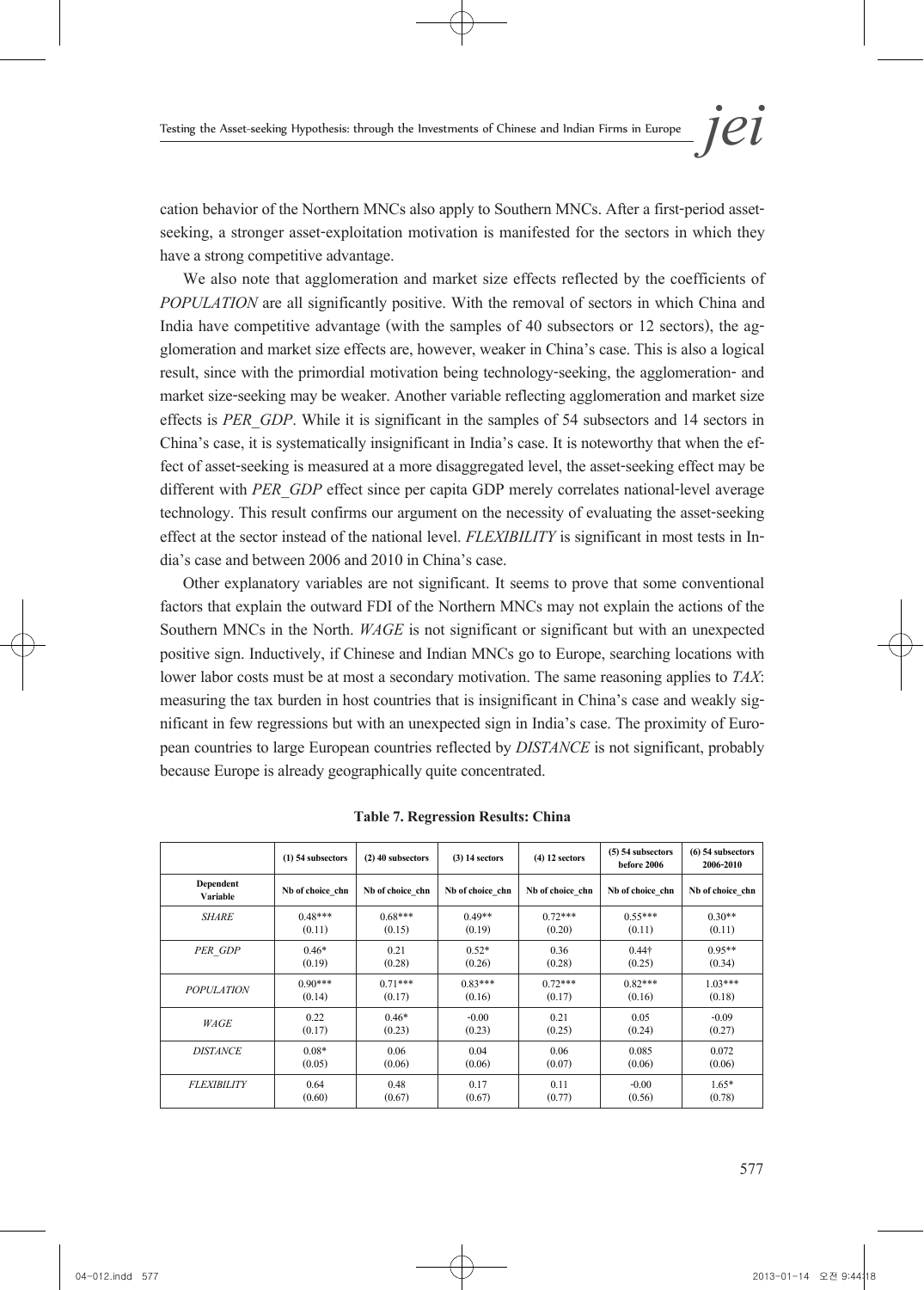| <b>TAX</b>                      | 0.49<br>(0.59)             | 0.32<br>(0.73)             | 0.54<br>(0.63)         | 0.25<br>(0.70)        | 0.59<br>(0.74)             | $-0.17$<br>(0.68)          |
|---------------------------------|----------------------------|----------------------------|------------------------|-----------------------|----------------------------|----------------------------|
| Constant                        | $-25.48***$<br>(3.87)      | $-20.93***$<br>(4.99)      | $-21.50***$<br>(4.20)  | $-19.26***$<br>(4.54) | $-22.87***$<br>(4.64)      | $-29.56***$<br>(4.89)      |
| <b>Observations</b><br>/lnalpha | 1654<br>$0.92**$<br>(0.11) | 1234<br>$1.05**$<br>(0.13) | 432<br>0.18<br>(0.132) | 372<br>0.12<br>(0.17) | 1654<br>$1.14**$<br>(0.14) | 1654<br>$0.95**$<br>(0.14) |
| Wald chi2(7)                    | 436.52                     |                            | 353.13                 | 279.75                | 188.58                     | 261.31                     |
| Prob>chi2                       | (0.000)                    |                            | (0.000)                | (0.000)               | (0.000)                    | (0.000)                    |
| LR chi <sub>2</sub>             |                            | 217.28                     |                        |                       |                            |                            |
| Prob>chi2                       |                            | (0.000)                    |                        |                       |                            |                            |
| Log pseudo-likelihood           | $-1076.33$                 | $-713.57$                  | $-562.38$              | $-415.74$             | $-517.54$                  | $-747.48$                  |
| <b>Estimation</b> model         | NB                         | <b>ZINB</b>                | NB                     | NB                    | NB                         | NB                         |

(Note) Robust standard errors in parentheses, \*\*\* p<0.001, \*\* p<0.01, \*p<0.05,  $\dagger$  p<0.1.

|                                 | (1) 54 subsectors        | (2) 40 subsectors        | $(3)$ 14 sectors          | $(4)$ 12 sectors          | (5) 54 subsectors<br>before 2006 | $(6)$ 54 subsectors<br>2006-2010 |
|---------------------------------|--------------------------|--------------------------|---------------------------|---------------------------|----------------------------------|----------------------------------|
| Dependent<br>variable           | Nb of choice ind         | Nb of choice ind         | Nb of choice ind          | Nb of choice ind          | Nb of choice ind                 | Nb of choice ind                 |
| <b>SHARE</b>                    | $0.39*$<br>(0.16)        | $0.36*$<br>(0.15)        | 0.17<br>(0.19)            | 0.21<br>(0.18)            | $0.45*$<br>(0.21)                | $0.30*$<br>(0.14)                |
| PER GDP                         | 0.13<br>(0.27)           | 0.32<br>(0.29)           | 0.32<br>(0.32)            | 0.36<br>(0.31)            | 0.16<br>(0.35)                   | 0.65<br>(0.44)                   |
| <b>POPULATION</b>               | $0.76***$<br>(0.17)      | $0.81***$<br>(0.22)      | $0.81***$<br>(0.17)       | $0.80***$<br>(0.20)       | $0.65**$<br>(0.23)               | $0.88***$<br>(0.19)              |
| WAGE                            | 0.37<br>(0.24)           | 0.25<br>(0.29)           | 0.12<br>(0.28)            | 0.15<br>(0.32)            | 0.24<br>(0.32)                   | $-0.08$<br>(0.34)                |
| <b>DISTANCE</b>                 | 0.021<br>(0.07)          | 0.04<br>(0.08)           | $-0.05$<br>(0.07)         | $-0.02$<br>(0.07)         | 0.01<br>(0.10)                   | 0.03<br>(0.07)                   |
| <b>FLEXIBILITY</b>              | $1.72*$<br>(0.70)        | $2.23*$<br>(0.87)        | $1.57*$<br>(0.78)         | $1.91**$<br>(0.84)        | 1.15<br>(0.74)                   | $2.34**$<br>(0.88)               |
| <b>TAX</b>                      | 1.24<br>(0.78)           | 1.31<br>(0.82)           | $1.38*$<br>(0.82)         | $1.31*$<br>(0.79)         | 1.53<br>(1.07)                   | $-0.01$<br>(0.85)                |
| Constant                        | $-24.82***$<br>(4.47)    | $-27.82***$<br>(5.60)    | $-23.99***$<br>(4.68)     | $-25.39***$<br>(5.37)     | $-23.69**$<br>(6.81)             | $-25.23***$<br>(5.16)            |
| <b>Observations</b><br>/lnalpha | 1654<br>1.88**<br>(0.12) | 1234<br>1.89**<br>(0.16) | 432<br>$0.58**$<br>(0.16) | 372<br>$0.49**$<br>(0.21) | 1654<br>$2.24**$<br>(0.16)       | 1654<br>$1.75**$<br>(0.14)       |
| Wald chi2(7)                    | 229.16                   | 156.89                   | 188.58                    | 189.07                    |                                  | 212.30                           |
| Prob>chi2                       | (0.000)                  | (0.000)                  | (0.000)                   | (0.000)                   |                                  | (0.000)                          |
| LR chi2                         |                          |                          |                           |                           | 91.19                            |                                  |
| Prob>chi2                       |                          |                          |                           |                           | (0.000)                          |                                  |
| Log pseudo-likelihood           | $-867.42$                | $-524.60$                | $-517.54$                 | $-345.93$                 | $-487.55$                        | $-686.32$                        |
| <b>Estimation</b> model         | NB                       | NB                       | NB                        | NB                        | <b>ZINB</b>                      | NB                               |

#### **Table 8. Regression Results: India**

(Note) Robust standard errors in parentheses, \*\*\* p<0.001, \*\* p<0.01, \*p<0.05, † p<0.1.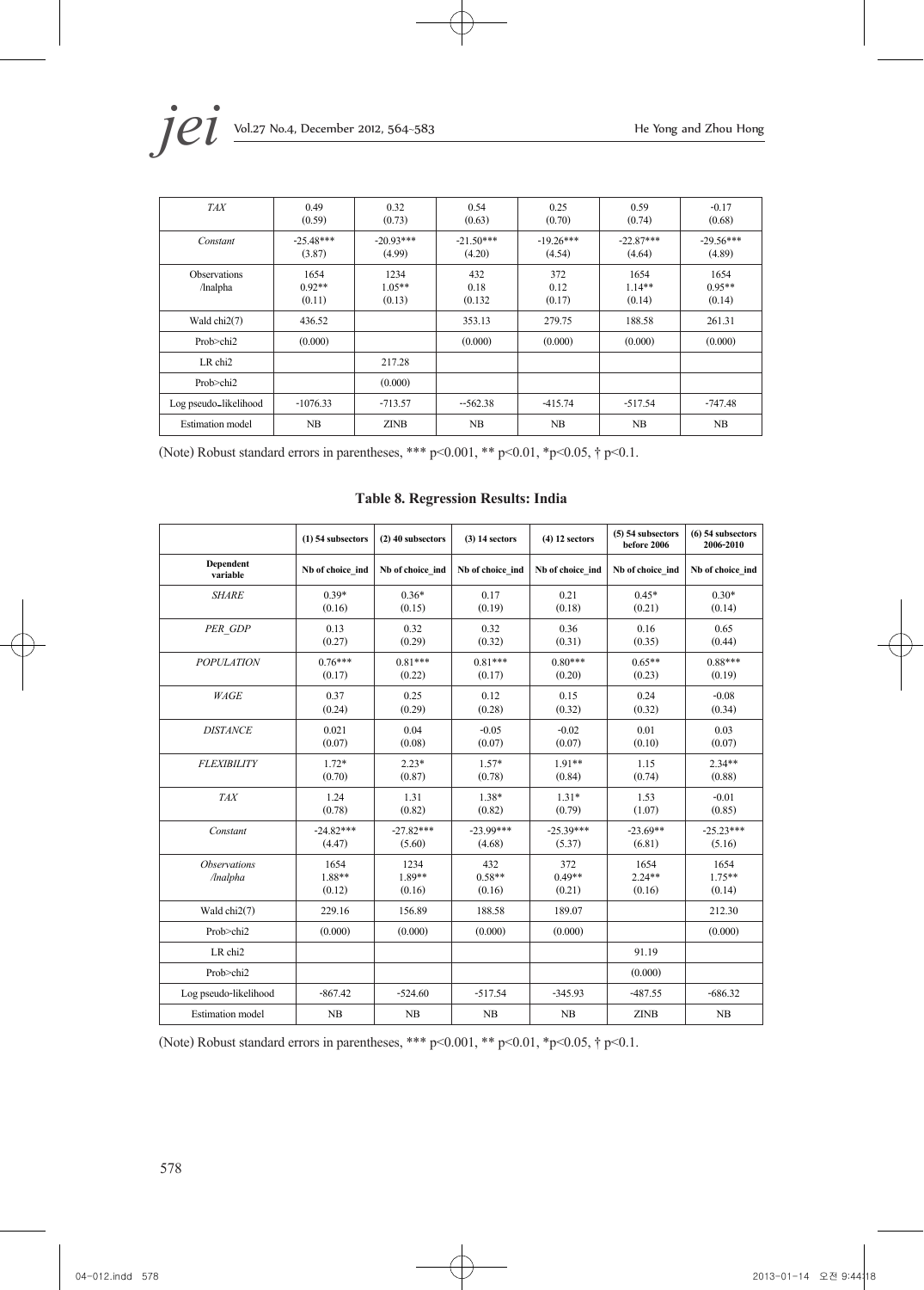## **VI. Conclusion**

The FDI of Southern MNCs in Northern countries has become a striking trend. Although the hypothesis of asset-seeking motivation has previously been theoretically presented, it has not been adequately tested. We use a sample of Chinese and Indian investment projects in Europe and count data models to test the asset-seeking motivation of these investments.

It is found that both Chinese and Indian MNCs manifest significant asset-seeking motiva- tion. In addition, asset-seeking motivation becomes weaker in favor of market-seeking among projects in the second period (2006~2010), implying a stronger asset-exploitation motivation for the sectors in which they have gained a strong competitive advantage. Moreover, Indian MNCs' technology-seeking motivation is weaker than that of Chinese MNCs. Unlike Chinese MNCs, they do not have a stronger asset-seeking motivation in the sectors in which they lack a competitive advantage. We would therefore contend that the Indian sample comprises an excessively large number of cases in which MNCs search traditional markets since they have already gained a competitive advantage (especially in the software sector), and since there is an excessive concentration of FDI operations in the UK. Finally, while some conventional vari- ables (such as agglomeration, market size, and market flexibility) applicable to Northern MNCs are also true of Southern MNCs, others (such as the interest in lower wages, lower taxes, and geographical proximity) are either partially or not at all appropriate to explain Southern MNCs' motivation for locating in the North.

It is not a surprise that Chinese firms have a strong motivation for asset-seeking. One of the explanations of such a behavior is that most large firms are former (or actual) state-owned enterprises, and the Chinese government has a very strong influence on firms' decision to in-<br>vest with its "Go Global" strategy. Many authors question the very possibility of Chinese firms to become multinational without its government's support (Child and Rodrigues, 2005; Luo and Tung, 2007). This is a big challenge for European countries, which invites the European Commission to play a more active role in the elaboration and accomplishment of efficient and coherent industrial policy within the EU in the face of the competition coming from China and other emerging industrial countries.

*Received 17 February 2012, Revised 15 August 2012, Accepted 16 October 2012* 

#### **References**

Arauzo-Carod, J.M., Liviano-Solis, D., & Manjón-Antolín, M. 2010. Empirical studies in industrial location: an assessment of their methods and results. *Journal of Regional Science*, 50:685–711.

Becker, R., & Henderson, V. 2000. Effects of air quality regulations on polluting industries. *Journal of Political*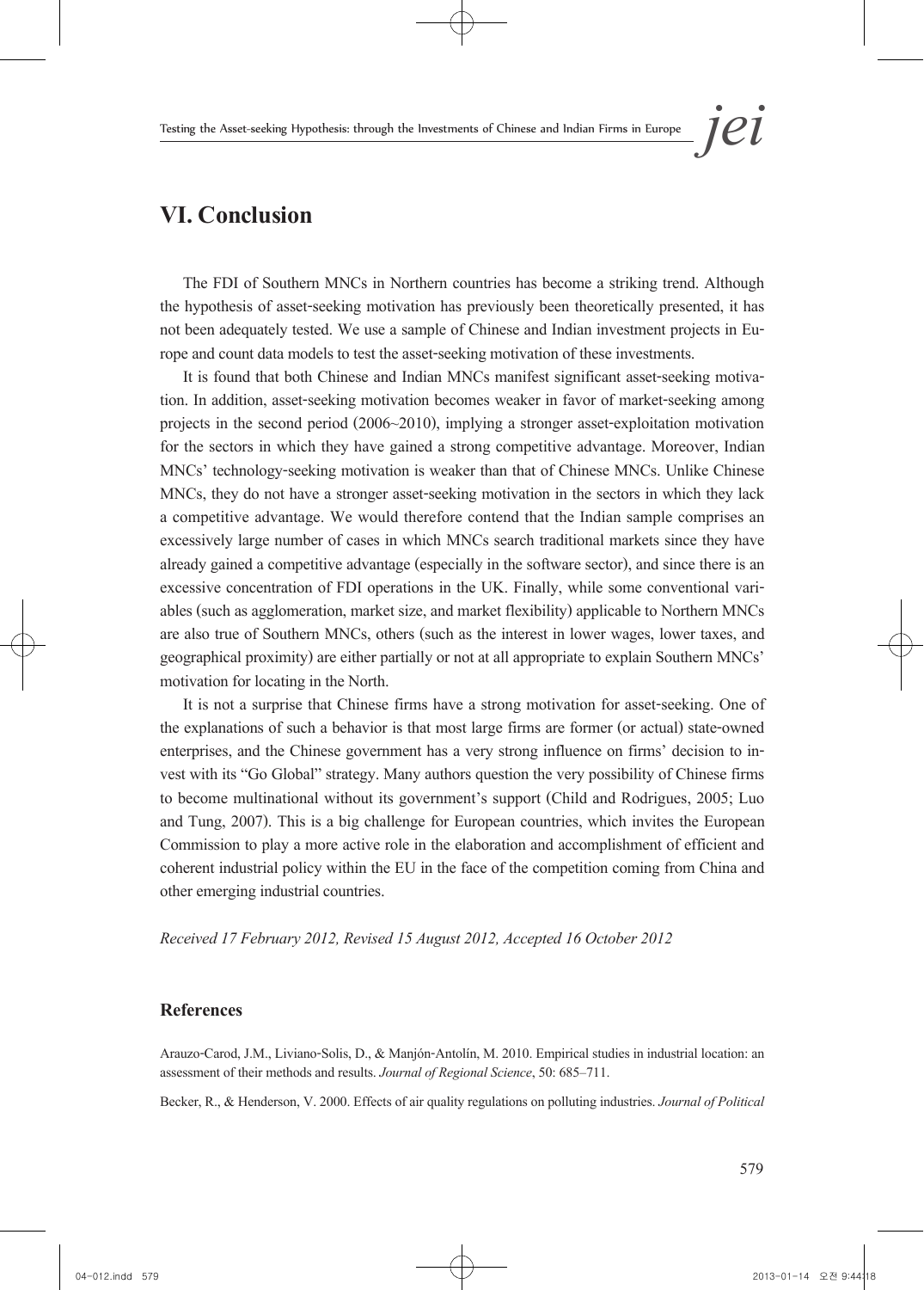*Economy*, 108: 379-421.

Buckley, P., Clegg, J., Cross, A., Liu, X., Voss, H., & Zheng, P. 2007. The determinants of Chinese outward foreign direct investment. *Journal of International Business Studies*, 38: 499-518.

Child, J., & Rodriguez, S.B. 2005. The internationalization of Chinese firms: A case for theoretical extension? *Management and Organization Review*, 1(3): 381-410.

De Beule, F. 2010. Locational determinants of internationalization: Chinese and Indian acquisitions. Copenha-<br>gen Conference on Emerging Multinationals: Outward Investment from Emerging and Developing Economies, 25-26 November 2010, Copenhagen Business School.

Duanmu, J.L., & Guney, Y. 2009. A panel data analysis of locational determinants of Chinese and Indian out- ward foreign direct investment. *Journal of Asia Business Studies*, 3(2): 1-15.

Dunning, J.H. 2004. An evolving paradigm of the economic determinants of international business activity. *Advances in International Management*, 15: 3-27.

Dunning, J.H., & Narula, R. 1996. The investment development path revisited – some emerging issues. In J.H. Dunning, & R. Narula (ED.), *Foreign direct investment and governments: catalysts for economic change:* 1-41. London: Routledge.

Dunning, J.H., Van Hoesel R., & Narula, R. 1997. Third world multinationals revisited: new developments and theoretical implications. In J. H. Dunning (ED.), *Globalization, trade and foreign direct investment:* 255-286. Oxford: Pergammon Press.

Eurostat, 2010. *Taxation trends in the European Union, data for the EU member states, Iceland and Norway.* Brussels: European Commission.

Fujita, M., Krugman, P., & Venables, A.J. 2001. *The spatial economy.* Cambridge. MA: The MIT Press.

Goldstein, A. 2007. *Multinational companies from emerging economies: composition, conceptualization and direction in the global economy.* New York: Palgrave.

Greene, W., Accounting for Excess Zeros and Sample Selection in Poisson and Negative Binomial Regression Models (March 1994). NYU Working Paper No. EC-94-10. Available at SSRN: http://ssrn.com/ab- stract=1293115.

Hattari, R. & Rajan, R. 2011. How different are FDI and FPI flows? Distance and capital market integration. *Journal of Economic Integration*, 26 (3) : 499-525

Hay, F., Milelli, C., & Shi, Y. 2008. *Présence et stratégies des firmes Chinoises et Indiennes en Europe une perspective dynamique et comparative.* Paris : Ministère de l'Economie, des Finances et de l'Emploi Direction Générale des Entreprises.

Hayter, R. 1997. *The dynamics of industrial location, the factory, the firm and the production system.* London: Wiley.

Jovanović, M. N. 2003. Local vs. global location of firms and industries. *Journal of Economic Integration*, 18 (1): 60-104.

Kolstad, I., & Wiig, A. 2009. What determines Chinese outward FDI? Working paper WP 2009: 3, Chr. Michelsen Institute.

Krugman, P.R. 1981. Intraindustry specialization and the gains from trade. *The Journal of Political Economy,* 89(5): 959-973.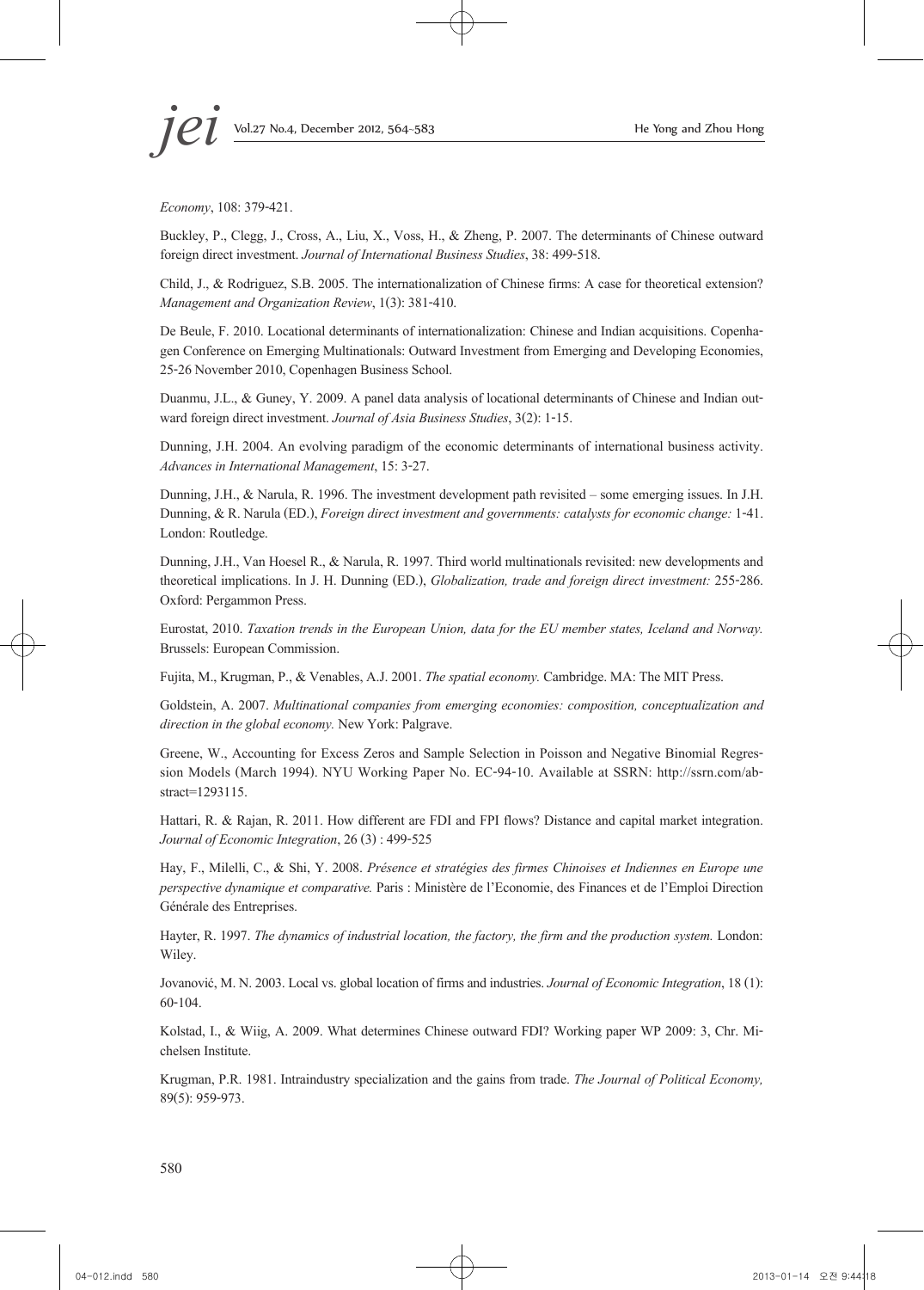Li, P. P. 2007. Toward an integrated theory of multinational evolution: The evidence of Chinese multinational enterprises as latecomers. *Journal of International Management,* 13, 296-318.

Luo, Y. and Tung, R.L. 2007. International expansion of emerging market enterprises: a springboard perspec- tive. *Journal of International Business Studies,* 38(4), 481-498.

Makino, S., Lau, C., & Yeh, R. 2002. Asset-exploitation versus asset-seeking: Implications for location choice of foreign direct investment from newly industrialized economies. *Journal of International Business Studies,* 33 (3): 403-421.

Martin-Arroyuelos, A. & Usategui, J. 2000. Firm location when countries differ in infrastructures or incomes. *Journal of Economic Integration,* 15 (2): 294-313.

Matthews, J. 2006. Dragon Multinationals: new players in 21<sup>st</sup> century globalization. *Asia Pacific Journal of Management,* 23: 5-27.

McCann, P. & Sheppard, S. 2003. The rise, fall and rise again of industrial location theory. *Regional Studies,* 37: 649–663.

McFadden, D. 2001. Economic choices. *American Economic Review,* 91: 351-378.

McFadden, D. 1974. Conditional logit analysis of qualitative choice behavior. In P. Zarembka (ED.), *Frontiers in econometrics.* London: Academic Press.

Ministry of Commerce of China, 2009, *Statistical bulletin of China's outward foreign direct investment.* Bei- jing: Ministry of Commerce of China.

Porter, M.E. 1990. *The competitive advantage of nations,* Harvard Business Review, March-April, 1990, 73-91.

Porter, M.E. 1980. *Competitive strategy.* New York: Free Press.

Pradhan, J.P. 2009. Emerging multinationals from India and China: origin, impetus and growth. MPRA Paper, No. 18210, University of Munich Library.

Pradhan, J.P. 2007. Trends and patterns of overseas acquisitions by Indian multinationals. Institute for Studies in Industrial Development Paper, No. 12404, Munich Personal RePEc Archive.

Sauvant, K.P., Maschek W.A., & McAllister, G. (EDs.) 2010. *Foreign direct investment from emerging mar- kets: The challenges ahead.* New York: Palgrave Macmillan.

UNCTAD, 2006. *World investment report 2006 -FDI from developing and transition economies.* New York: UNCTAD.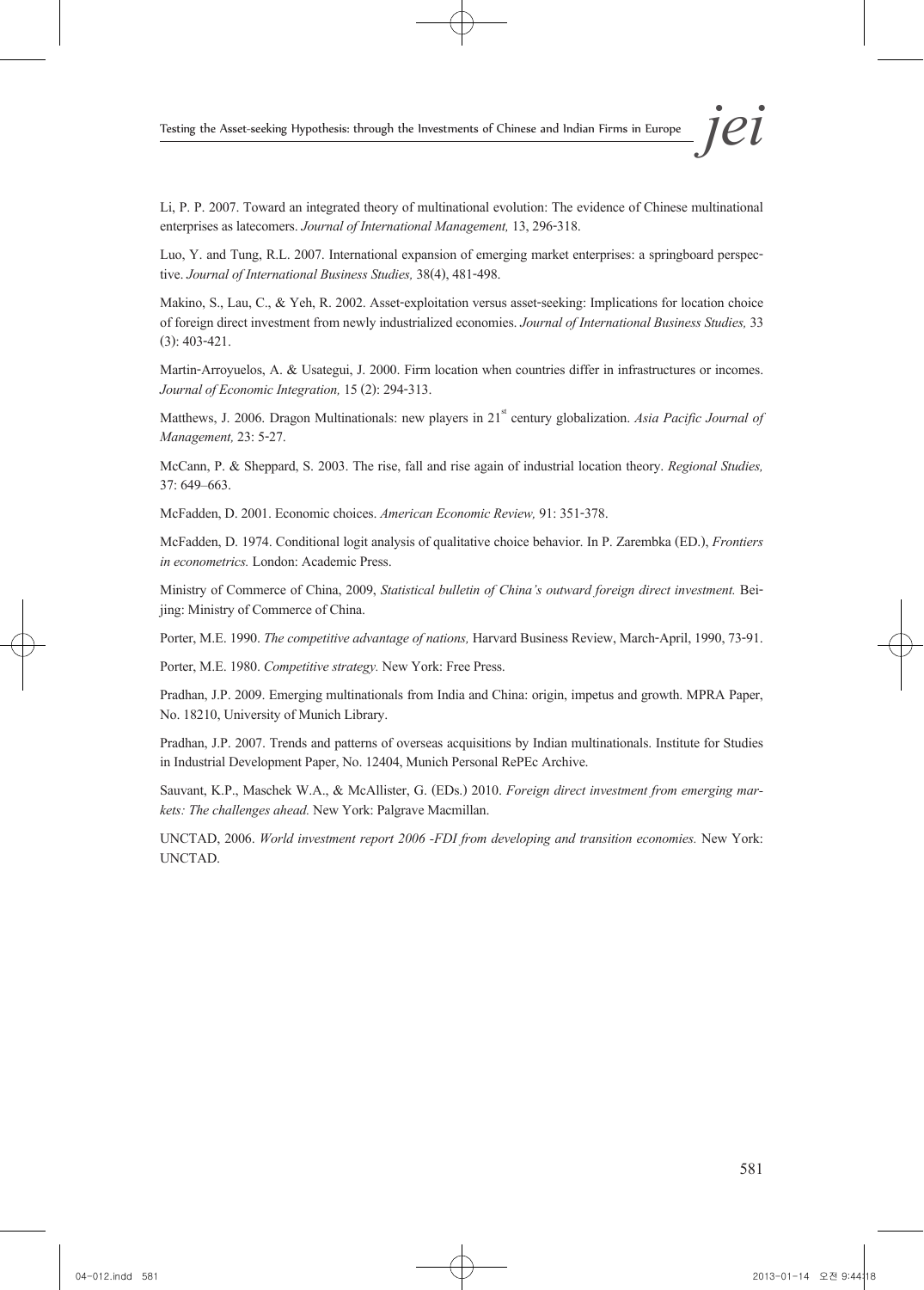

# **Appendices**

### **Appendix 1: The Lists of 14 Sectors and 54 Subsectors and their Numbers of Cases**

| <b>Sector</b>              | Number    | <b>Subsector</b>               | <b>Number</b>  | <b>Subsector</b>               | <b>Number</b>  |
|----------------------------|-----------|--------------------------------|----------------|--------------------------------|----------------|
| 1. agriculture             | 51        | 1. agricultural products       | 43             | 4 tea                          | 2              |
|                            |           | 2. wine                        | 3              | 5. tobacco                     | 1              |
|                            |           | 3. flower                      | $\overline{2}$ |                                |                |
| 2. transport equipment     | 139       | 6. car                         | 123            | 8. ship                        | $\overline{2}$ |
|                            |           | 7. airplane                    | $\overline{2}$ | 9. bicycle (and motor bicycle) | 12             |
| 3. chemical                | 56        | 10.agricultural chemical       | 40             | 12. chemical fiber             | $\mathbf{1}$   |
|                            |           | 11. plastic                    | 3              | 13.laboratory chemical and     | 12             |
|                            |           |                                |                | biochemical                    |                |
| 4. electrical and          | 285       | 14. electric appliances        | 29             | 19. environmental equipment    | 47             |
| electronic                 |           | 15.computer and                | 106            | 20. optical precision          | 11             |
|                            |           | components                     |                | equipment                      |                |
|                            |           | 16.television                  | 8              | 21. medical equipment          | 8              |
|                            |           | 17. consumer electronic        | 20             | 22.construction equipment      | 15             |
|                            |           | 18. machine tools              | 41             |                                |                |
| 5. finance                 | 93        | 23. finance                    | 93             |                                |                |
| 6. information industry    | 317       | 24. software                   | 229            | 26. information related        | 6              |
|                            |           |                                |                | components                     |                |
|                            |           | 25. information service        | 82             |                                |                |
| 7. raw materials           | 55        | 27. rubber                     | 8              | 30. glass and ceramics         | 11             |
|                            |           | 28. aluminum                   | 16             | 31. furniture and wood         | 7              |
|                            |           |                                |                | products                       |                |
|                            |           | 29. paper and package          | 13             |                                |                |
| 8. steel                   | 58        | 32. steel                      | 58             |                                |                |
| 9. textile and fashion     | 144       | 33. textile                    | 103            | 36. jewels                     | $\mathbf{1}$   |
|                            |           | 34. perfume                    | 16             | 37 other fashion               | 7              |
|                            |           | 35. watch                      | 16             | 38. pencil and office supplies | 1              |
| 10. pharmacy               | 124       | 39. pharmacy                   | 124            |                                |                |
| 11. telecommunication      | 97        | 40. telecommunication          | 49             | 41. telecommunication          | 48             |
| and service                |           | equipment                      |                | service                        |                |
| 12. transportation service | 151<br>37 | 42. transport service          | 151<br>26      |                                | $\mathfrak{Z}$ |
| 13. oil and energies       |           | 43. oil and gas<br>44. nuclear | $\mathbf{1}$   | 46. bio-energy                 | $\overline{2}$ |
|                            |           | 45. coal                       | 5              | 47. energy transportation      |                |
| 14. building, entertain-   | 98        | 48. construction               | 23             |                                |                |
| ment, and service          |           |                                |                |                                |                |
|                            |           | 49. real estate                | 8              | 52. TV. movie, music,          | 23             |
|                            |           |                                |                | and multimedia                 |                |
|                            |           | 50. restaurant and hotel       | 20             | 53. advertising                | 3              |
|                            |           | 51. toy and game               | 18             | 54. ecommerce                  | $\overline{3}$ |
|                            |           |                                |                |                                |                |

(Note) The classification of the sector and subsectors are functions of the chosen sectors which the FDI have realized in our data.